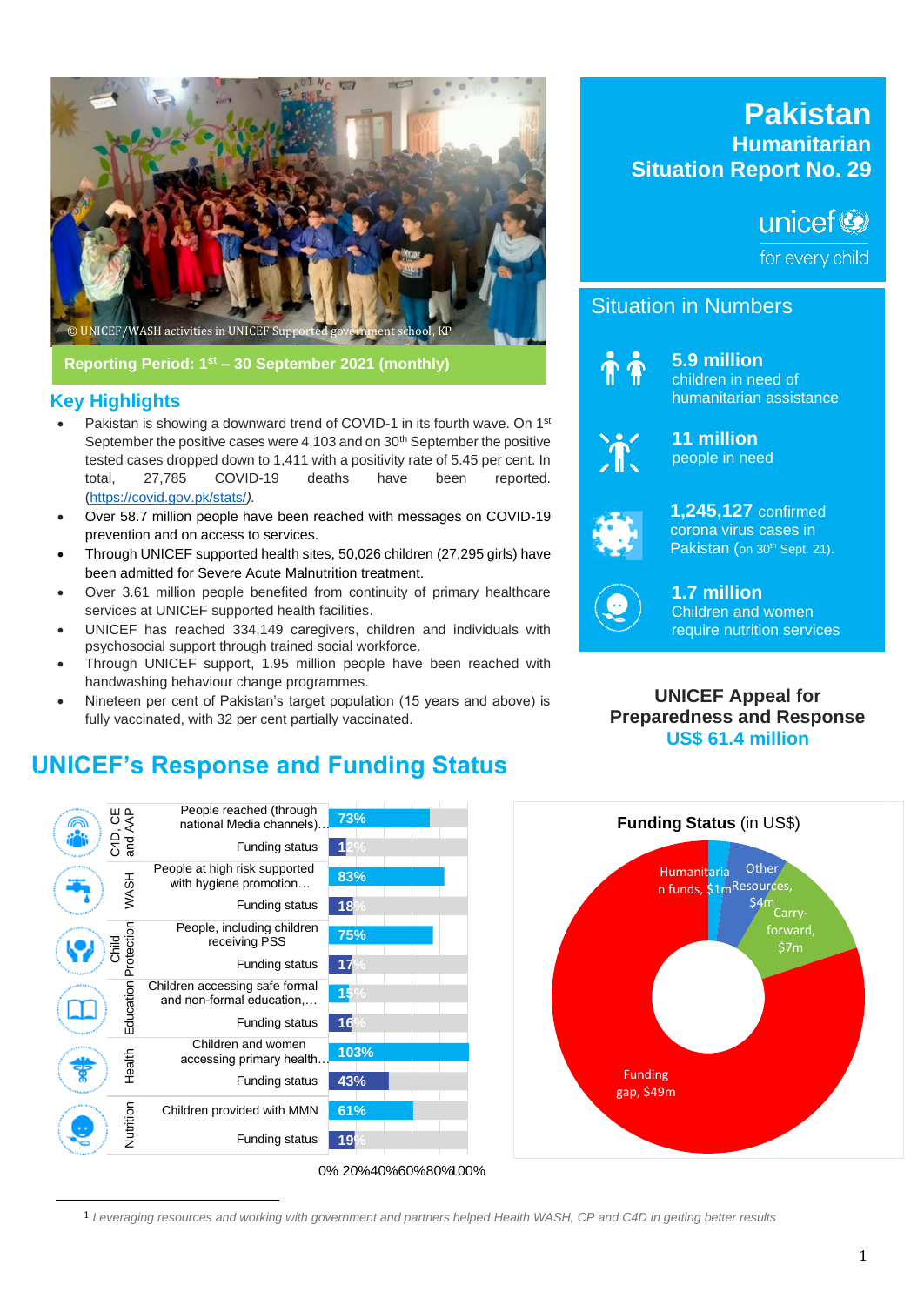# Funding Overview and Partnerships

With the revised 2021 HAC appeal, UNICEF Pakistan needs US\$ 61.4 million to support the in-country humanitarian response. To date, US\$ 12.2 million (20 per cent) has been received to provide humanitarian support in the country. A critical funding gap of over US\$ 49 million (80 per cent) persists and impedes the provision of essential emergency services throughout the country, especially for preparedness, nutrition, RCCE and education programmes.

In addition to the humanitarian resources received during the year, US\$ 3.76 million of existing resources have been repurposed to support the on-going response. This includes funds received from the United Kingdom, Canada, UNICEF's set-aside funds, Global Thematic Funds, and regular resources.

UNICEF expresses its sincere gratitude to the Governments of United Kingdom, United States, and the Austrian Committee for UNICEF, Asian Development Bank, Central Emergency Response Fund (CERF), World Bank, ECHO, Global Partnership for Education, Gavi -The Vaccine Alliance, Solidarity Fund, Standard Chartered, along with all its public and private donors for their contributions.

# Situation Overview and Humanitarian Needs

On the 3<sup>rd</sup> of September, the National Command and Operations Center (NCOC), which is the principal body governing the policies and implementation of the national COVID-19 effort of Pakistan, took a detailed stock of current disease situation in different districts: daily hospital admissions, pressure on critical healthcare and availability of oxygen and advised on; ban on all types of indoor / outdoor gatherings; ban on all types of indoor gyms; ban on intercity public transport and lastly closure of education sector in 15 cities2 of Punjab, 8 cities<sup>3</sup> of Khyber Pakhtunkhwa, and Islamabad. Special Non-Pharmaceutical Interventions (NPI) remained enforced from 4 to 12 September in the above mentioned 24 high disease prevalence districts.

NPIs for high disease prevalence cities<sup>4</sup> and for rest of the country remained enforced from 1 to 15 September. Among the restrictions, educational institutions across the country remained open for three days a week with 50 per cent attendance. On 14th September after review of all the cities only five cities in Punjab and one city in Khyber Pakhtunkhwa province continued<sup>5</sup> with the stricter NPIs. All other cities and districts decided to open all types of educational institutes countrywide following staggered opening (50% attendance, 3 days a week) from 16th September onwards. On 28<sup>th</sup> September, the NCOC decided to start vaccination of all children of the age of 12 years and above<sup>6</sup>. Special drive will be run for vaccination at schools to make it easier for children to be vaccinated (with Pfizer vaccine free of cost).

Recent events in Afghanistan, and the evolving humanitarian crisis in the country, have created significant insecurity, political, social and economic uncertainty within the country and among its population, especially females. As the situation evolves, with the potential of the crisis spilling over and affecting neighbouring countries, including Pakistan remains, UNICEF is taking substantive steps to improve preparedness and planning to ensure a rapid and comprehensive response, if required. As Pakistan already hosts over 1.4 million refugees, support to enhancing essential services to existing refugees and host communities can address longstanding inequities and strengthen social cohesion.

### **EPIDEMIOLOGICAL OVERVIEW**

As of 30<sup>th</sup> September, there have been 1,245,127 confirmed cases of the COVID-19, 1,169,566 recoveries and 27,729 deaths reported. The highest number of these cases are in Sindh, followed by Punjab and Khyber Pakhtunkhwa (detailed figures are given in figure below). Based on data from NCOC7, as of the end of September, Pakistan conducted 19,386,106 laboratory tests.

<sup>2</sup> Rawalpindi, Gujrat, Gujranwala, Sheikhupura, Sialkot, Lahore, Faisalabad, Sargodha, Khushab, Mianwali, Bhakkar, Khanewal, Multan, Bahawalpur and Rahim Yar Khan

<sup>3</sup> Peshawar, Swabi, Malakand, Swat, Haripur, Abbottabad, Mansehra and D I Khan

<sup>4</sup>Rawalpindi, Lahore, Faisalabad, Khanewal, Mianwali, Sargodha, Khushab, Bahawalpur, Gujranwala Rahim Yar Khan and Multan in Punjab; Peshawar Swat, Haripur, Mansehra, Lower Dir, Swabi, Swat and Chitral and Abbottabad in Khyber Pakhtunkhwa; Karachi and Hyderabad in Sindh; Islamabad; Muzaffarabad and Mirpur in Azad Kashmir; and Gilgit and Skardu in Gilgit-Baltistan

<sup>&</sup>lt;sup>5</sup> Lahore, Faisalabad, Multan, Sargodha and Gujrat Bannu

<sup>6</sup> <https://www.dawn.com/news/1648933/ncoc-decides-to-start-vaccinating-children-aged-12-and-above>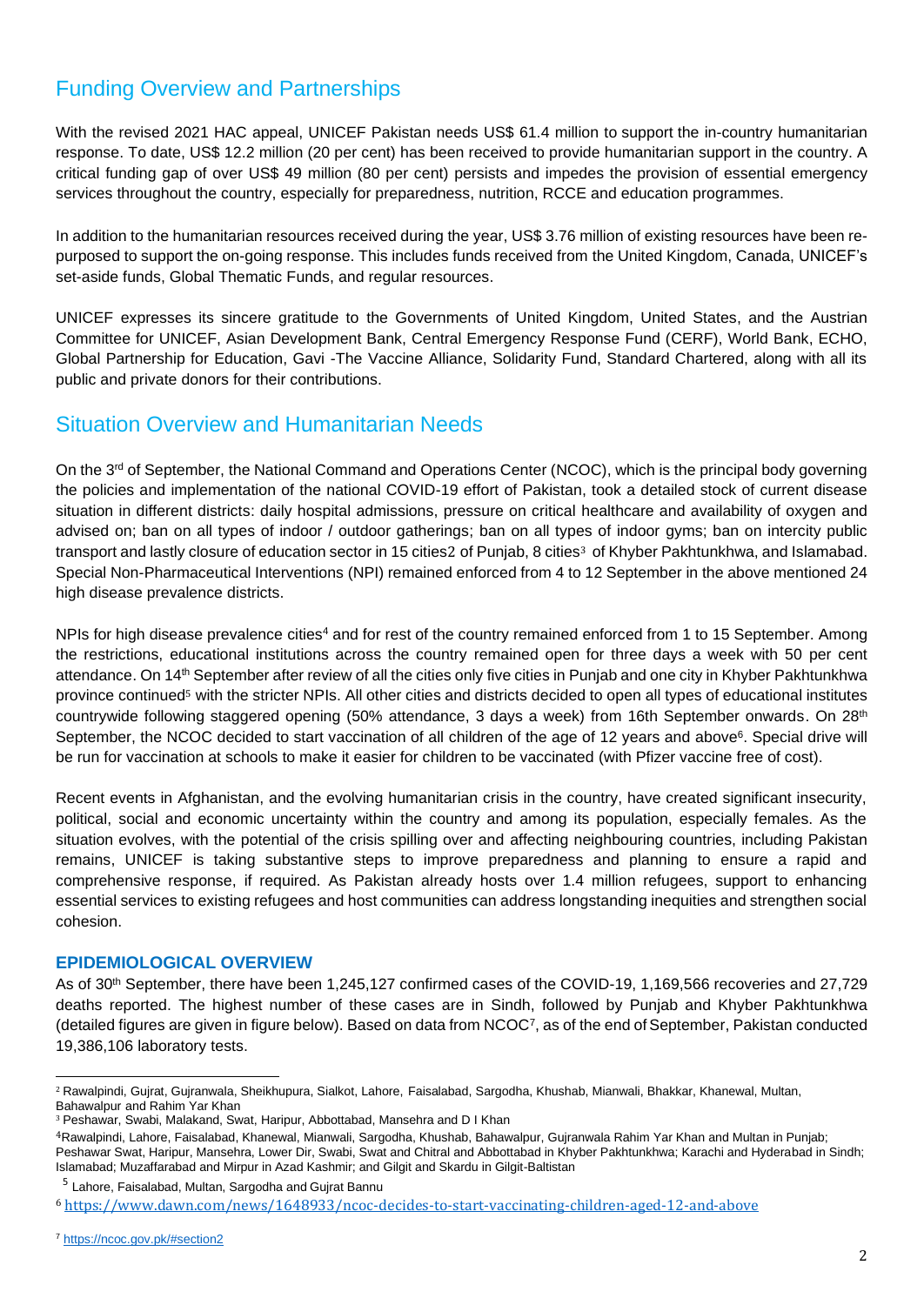| 457,458      | 173,796 | 431,092       | 105,417          | 32,916 | 34,127/<br>10,321 |
|--------------|---------|---------------|------------------|--------|-------------------|
| <b>SINDH</b> | KPK     | <b>PUNJAB</b> | <b>ISLAMABAD</b> |        | AJK/GB            |

**COVID-19 Vaccine Updates:** COVID-19 vaccination started in Pakistan on 3 February 2021. Vaccination is being carried out in a phased manner, with priority first given to frontline health/workers, senior citizens to people in lower age brackets. Starting from 13<sup>th</sup> September, the vaccination is opened for population above 15 years of age, and from 28<sup>th</sup> September it was further extended to above 12 years of age population.

Pakistan has received 116.28 million vaccines doses so far. The different vaccines arrived in Pakistan are given in table below.

| Government procurements through Bilateral Agreement and Local Production by NIH |            |  |  |  |  |  |
|---------------------------------------------------------------------------------|------------|--|--|--|--|--|
| (PAKVAC)                                                                        |            |  |  |  |  |  |
| Cansino                                                                         | 2,420,939  |  |  |  |  |  |
| <b>PakVac</b>                                                                   | 3,562,100  |  |  |  |  |  |
| <b>Sinopharm Bilateral/Donations from China</b>                                 | 26,660,690 |  |  |  |  |  |
| <b>Sinovac</b>                                                                  | 55,500,000 |  |  |  |  |  |
| <b>Sputnick</b>                                                                 | 1,700,000  |  |  |  |  |  |
| <b>Pfizer Bilateral</b>                                                         | 832,400    |  |  |  |  |  |
| <b>Vaccines Supplied through COVAX Platform</b>                                 |            |  |  |  |  |  |
| <b>Pfizer Covax</b>                                                             | 10,458,178 |  |  |  |  |  |
| <b>AZ Covax</b>                                                                 | 3,482,400  |  |  |  |  |  |
| <b>Moderna Covax</b>                                                            | 5,500,000  |  |  |  |  |  |
| <b>Sinopharm Covax</b>                                                          | 6,166,610  |  |  |  |  |  |

As per NCOC database, the vaccine related statistics are given below<sup>8</sup>. The number of fully vaccinated persons in Pakistan is at 19 per cent of the target population and 32 per cent partially vaccinated.



The gender gap of COVID-19 vaccination is shown in the graph below for both first and second doses of vaccine as of 30th September 2021.

<sup>8</sup> <https://ncoc.gov.pk/>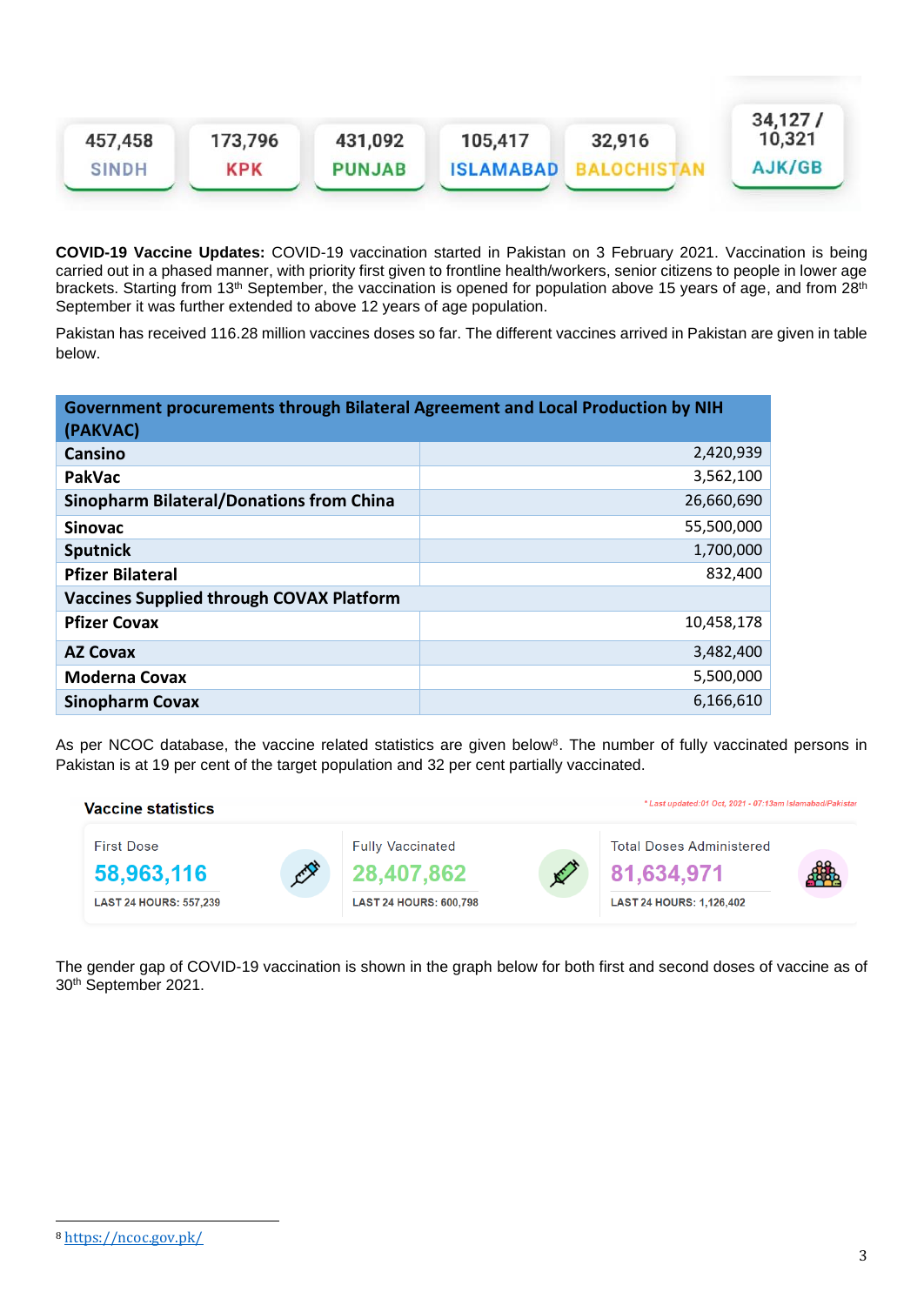| 60,000,000 |                   |             |
|------------|-------------------|-------------|
| 50,000,000 |                   |             |
| 40,000,000 |                   |             |
| 30,000,000 | 62%, 30,906,868   | <b>Male</b> |
| 20,000,000 | 63%, 17,152,404   | Female      |
| 10,000,000 | 38%, 19,049,669   |             |
|            | 37%, 10,194,909   |             |
|            | Dose I<br>Dose II |             |

#### **Cold Chain Expansion and dry storage expansion:**

The deployment of COVID-19 vaccine is being implemented through EPI vaccines storage system. EPI, with support of UNICEF, enhanced the cold chain capacity through installation of 39 Ultra Cold Chain (UCCs) equipment for storage of vaccines, such as Pfizer BioNTech. Moreover, dry storage capacity is enhanced through renting dry storage in Islamabad. UNICEF is supporting further enhancing of dry storage capacity at Punjab and Karachi where two big dry stores will be constructed. In addition, EPI is in process of procuring 100 more UCCs to accommodate upcoming shipment of Pfizer and other COVID-19 vaccines which require minus temperature for storage.

**Challenges**: Delays in shipment from China have been registered, due to Shanghai airport lockdown after cargo staff tested positive. Additionally, although the number of fully vaccinated persons in Pakistan is very low (19 per cent and 32 per cent partially vaccinated), vaccine consumption rate is at 93 per cent, demonstrating the country's ability to utilize high quantities of doses.

# Summary Analysis of Programme Response

### **1. Communication for Development, Community Engagement and Accountability to Affected People:**

**Coordination:** UNICEF continued to provide leadership, coordination and technical support to the Ministry of National Health Services Regulation and Coordination (MONHSR&C) and its RCCE partners. Both the National and UN RCCE task force teams were established in March 2020. These RCCE forums provide the strategic direction for RCCE efforts in the country. The UN task force team that includes eight UN agencies, meets monthly. In addition to coordination at the federal level, UNICEF is also co-lead in all provincial RCCE task-force, aiming to strengthen coordination, planning, monitoring and ensuring timely implementation at both provincial and district levels.

**Response:** RCCE priorities during this period focused mainly on the implementation of the recommendations that emerged from the national Knowledge Attitude and Practices (KAP) survey on vaccine hesitancy and vaccine confidence.

At policy level, the main recommendations were shared with the NCOC, which include: 1) quickly addressing the system errors for vaccine registration and certification process; 2) consider putting in place female vaccinators in districts where there is low vaccine uptake for women; 3) provide more vaccines and create additional COVID-19 vaccination centers in rural and high-positivity districts; 4) create alternatives for citizens who do not have national identity cards; and 5) include RCCE modules in all formal trainings of health workers and frontline workers. The NCOC has addressed all recommendations.

At RCCE interventions level, recommendations include: 1) increased focus to collect and analyze social data from all high-burden districts; 2) openly address the fear of side effects (through reason-based approaches); 3) assure access to information for women through their preferred channels (family circles, favorite TV channels); 4) train helpline agents to more effectively address and decrease gender barriers for vaccination; 5) address the importance of completing both doses, one is not enough; and 6) address age group 15-30 who have lowest vaccine uptake.

Other relevant information from the KAP survey includes:

- 70 per cent of the population is not convinced that vaccine benefits outweigh the associated risks.
- 45 per cent of those who reject COVID-19 vaccination claim main reasons are fear of side effects and general trust in the efficacy of the vaccine.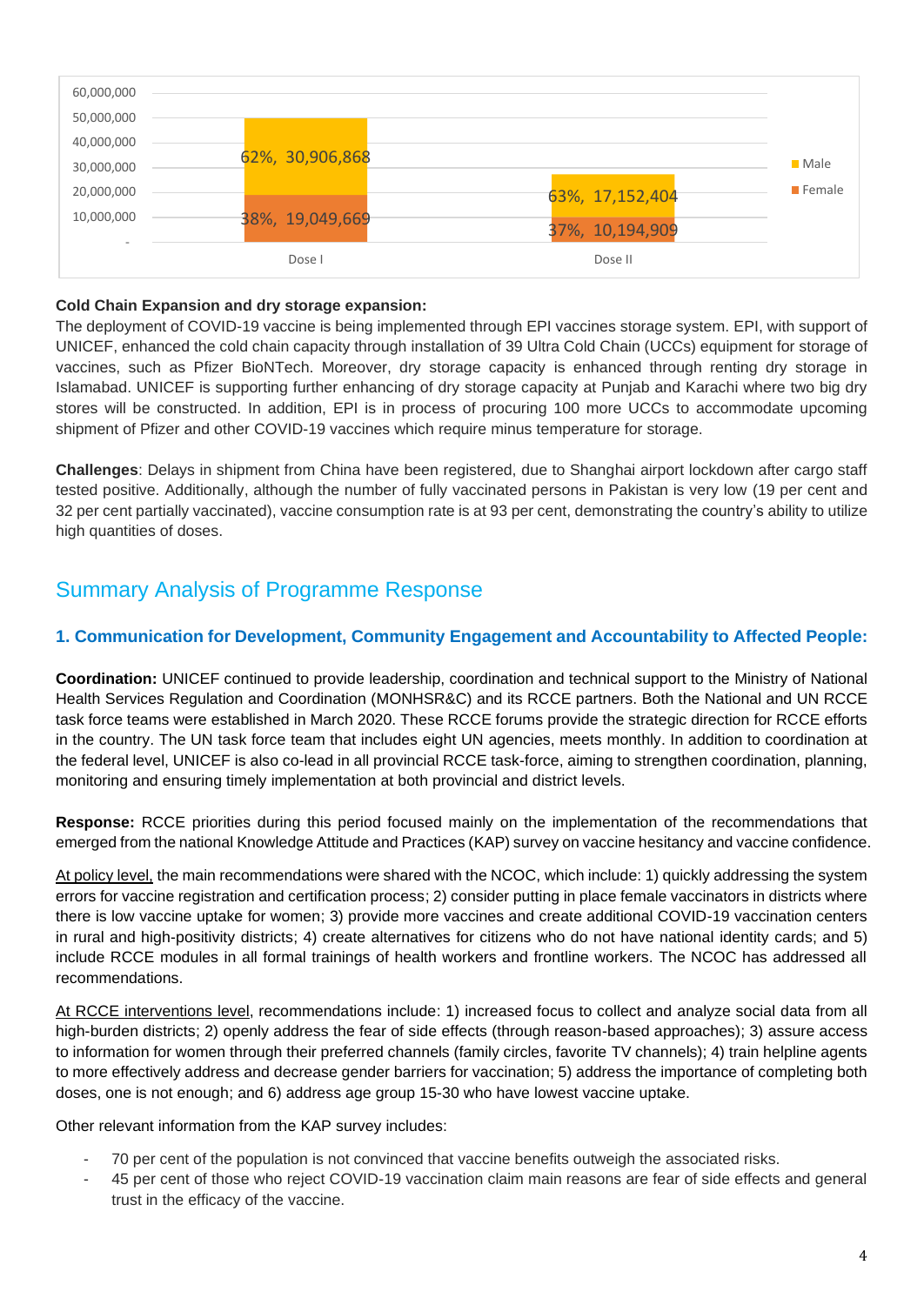- Two in five Pakistanis think nothing will happen to them if they do not get vaccinated, rejectors stand out with extremely low threat perception.
- 43 per cent do not trust that the government is providing sufficient information.
- 30 per cent claim to receive most information from social media, however only 7 per cent trusts it as a credible source of information.
- 47 per cent disagree on making vaccination compulsory for citizens.
- Lowest vaccine uptake are the poor, illiterate and marginalized people.

The government continues to enforce mandatory vaccination for all eligible citizens. It has announced fines for those who are in public without vaccination cards, as well as denied access to schools, clinics, work, and public transportation to any eligible citizen without a certificate of vaccination.

RCCE strategies continue to prioritize the gender lens with influential leaders across Pakistan. In many districts, women are less likely to accept vaccination by a male vaccinator. Initial insight brings attention to the lack of female vaccinators. Other reasons include the vertical family structures for roles and responsibilities.

Successful RCCE approaches remain dedicated to amplify testimonials from those (28 million) fully vaccinated citizens, promote positive statistics and daily increases in the number of people who are vaccinated; focus on positive messaging, promoting the benefits of vaccination; engage in real-life stories; promote solidarity and social accountability; promote use of humor; engage in two-way conversation, challenge misinformation with facts; and prioritize community engagement methodologies in high-burden districts.

Conversations remain active between UNICEF and provincial authorities to build on the investments and lessons learned from the RCCE response to the pandemic. Social and Behavior Change Communications was highlighted as a critical area to be further integrated into programmes and institutionalize across all provinces. Planning includes UNICEF commitment to building capacities, creating cross-cutting RCCE strategies, strengthening government-led RCCE taskforce teams and investing in sustainable community structures that remain ready to respond to all future emergencies.

RCCE strategies remain guided by a special focus on high-burden districts, identified by percentage of positive cases and low vaccine uptake. Since these are often changing, the RCCE teams has adapted to a more flexible strategy to quickly intervene in new areas.

**Religious leaders' engagement:** With special focus on high-burden districts, and through health alliances and existing polio structures, 89,004 religious leaders have been engaged and mobilized to promote a higher risk-perception towards COVID-19 and its hidden dangers. Preaching from local mosques, religious leaders reminded followers to complete all COVID-19 vaccination doses, encourage and promote female uptake for vaccines, abide by Standard Operating Procedures (SOPs), and to limit social gatherings.

**Media, social-media and production of educational materials (print/video):** Television and radio remain the primary sources of trusted information on the COVID-19 in Pakistan. Although TV and radio have the highest outreach, social media is catching up with them in terms of outreach. Cumulatively since the beginning of the year, more than 58.7 million people were reached through TV, radio and press.

On social media, Facebook has been the best performing platform for UNICEF Pakistan with 82,573,575 total impressions and 435,491 total engagements between 21<sup>st</sup> August to 24<sup>th</sup> September 2021. On average, each Facebook post received 5,160,848 impressions and 27,218 engagements. On Twitter, the total impressions have been 189,120 and total engagements have been 3,746 during the reporting period. On Instagram, the total impressions have been 130,494 and total engagements have been 6,804. During this period, Pakistan received the Pfizer COVID-19 vaccines through COVAX and social media posts (English and Urdu) regarding these shipments received very high impressions and engagements, especially on Facebook.

With additional support from the Polio teams and local CSOs, community mobilization activities continued in high-risk districts throughout the country. Focus was on completing both vaccine doses, promoting the importance of female vaccination, encouraging younger generations to get vaccinated, continue to wear masks, and to limit social gatherings. During the month of September, nearly 254,000 people have been reached with COVID-19 preventive and vaccination messages.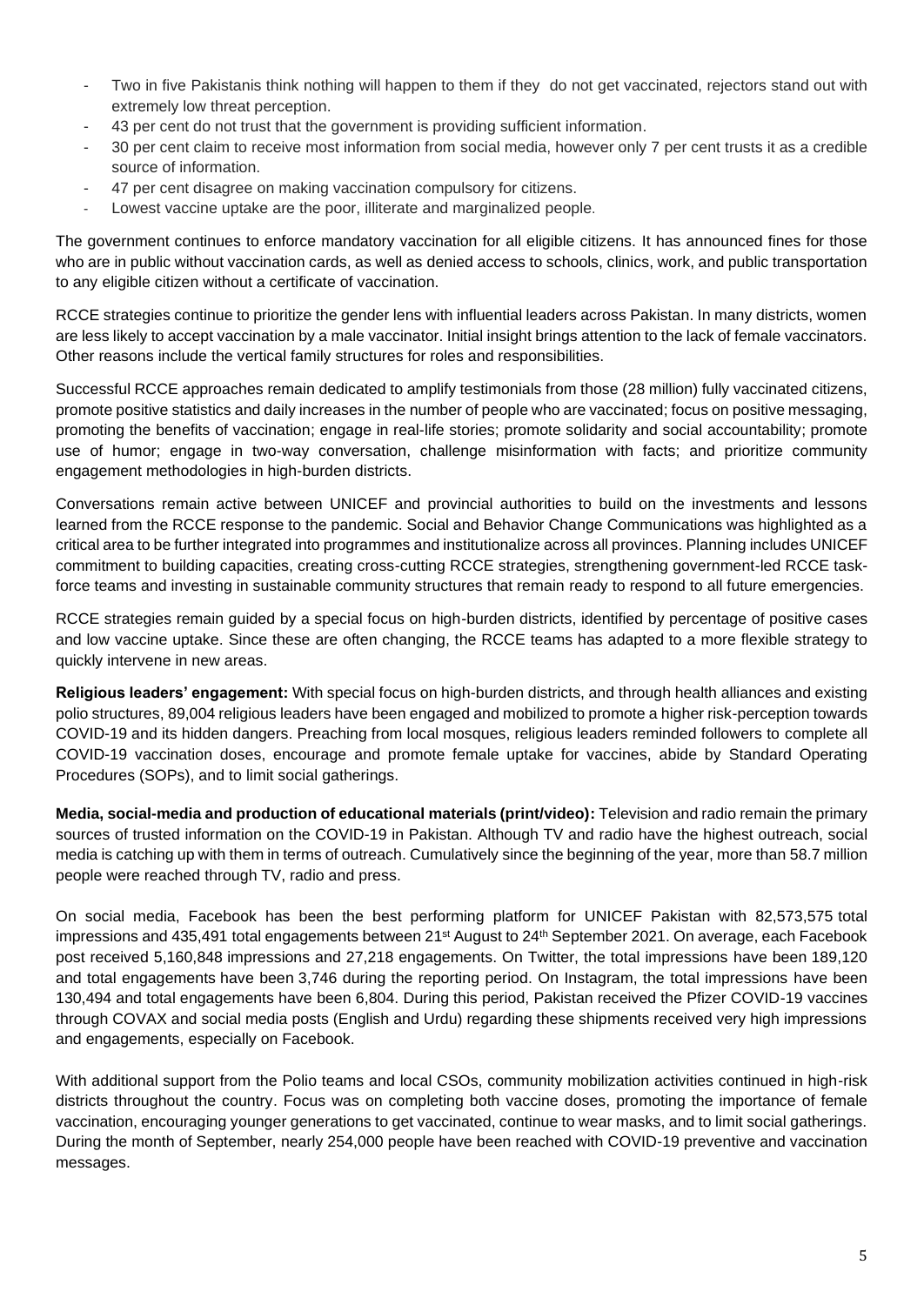**Feedback Mechanisms:** The Polio and COVID-19 helpline responds to nearly 9,000 calls each day relating COVID-19 alone. Most of the questions in September were related to the effectiveness of the vaccine, the registration and certification process, and information regarding the second dose. Nearly 13,000 complaints were registered in September, mostly related to registration errors in the portal system (49 per cent of the complaints), inability to download vaccination certificates following completion of both doses (14 per cent), and vaccine unavailability (15 per cent of complaints). All complaints are shared with NCOC and COVID-19 authorities to address as needed.

**Gaps and Challenges:** The arrival of the COVID-19 vaccine continues to overshadow the importance of continued adherence to the COVID-19 SOPs and of the use of masks. It is perceived as if vaccines have already ended the pandemic in Pakistan.

**Partnerships:** UNICEF is working with the federal and provincial governments as well as implementing partners which include: WHO, UNHCR, UNDP, FAO, UNAIDS, UNESCO, UNODC, UNWOMEN, UNFPA, UN HABITAT, UNRC, WFP, ICRC, PRCS, GRASP/ITC, Digital Pakistan, UNILEVER, Daraz.pk, Zong4G, AKF, HANDS, Pakistan Medical Association, Rural Support Programme Network (RSPN), Pakistan Alliance for Early Childhood (PAFEC).

### **2. Water, Sanitation and Hygiene:**

**Coordination:** UNICEF works in close collaboration with the Government of Pakistan, WHO and other sector CSO partners. UNICEF advocated and supported the Ministry of Climate Change to convene coordination meetings with WASH partners at the federal level, while the provinces also held regular coordination meetings with WASH partners in collaboration with the provincial departments. WASH sector coordination meetings at federal level brought together over 70 organizations and government representatives from all the provinces. The same support was extended to the departments of local government in the four provinces to hold similar coordination meetings on weekly basis. All participating organizations regularly report their progress through the 4Ws matrix (Who is doing What, Where and When), ensuring effective coordination and efficient use of resources by avoiding duplication.

The Infection Prevention and Control (IPC)/WASH sector, with support from UNICEF and the Global WASH Cluster, has developed an online dashboard which gives a visual view of the 4Ws matrix analysis, showing progress by each partner in each location.

**Response:** UNICEF is implementing country-wide WASH/IPC interventions, focusing its efforts in COVID-19 high burden districts. UNICEF rehabilitated and installed WASH facilities, which included ultraviolet water filters, toilets, and handwashing stations in 108 healthcare facilities (HCFs) - 33 in Sindh, 12 in KP and 63 in Balochistan. To date, more than 380,000 people have gained access to safe drinking water and sanitation facilities in these HCFs, contributing to reducing the risk of COVID-19 infection among the healthcare workers and the general public, especially caregivers and children seeking essential health services.

UNICEF utilized existing WASH programmes such as Clean and Green Pakistan and communication networks of volunteers to undertake hygiene promotion and support RCCE efforts. Given the travel restrictions, UNICEF used digital and social media platforms to engage with communities, including with religious leaders in hygiene promotion. To promote handwashing by the public as one of the critical COVID-19 prevention and control measures, UNICEF supported an overall fabrication and installation of 1,006 handwashing stations placed at strategic points in cities and communities enabling over 2.33 million people thus far (30,000 during reporting period) to wash hands properly. Almost 1.96 million people (160,000 during the reporting period) have been supported with hygiene promotion services including COVID-19 prevention and control information.

To date, UNICEF has supported the training of 4,733 frontline sanitary and health workers on WASH/IPC in HCFs and high-risk communities on WASH/IPC. UNICEF reached an overall of 327,180 children (166,861 girls and 160,319 boys) in 615 schools with WASH/IPC services.

**Gaps and Challenges:** Healthcare waste management remains an area requiring urgent attention from the authorities. UNICEF is therefore engaged with the Ministry of Health to coordinate waste management efforts and mobilize all concerned stakeholders and donors to support the proposed initiatives. Given the lack of resources hindering UNICEF`s capacity to address IPC/WASH needs in emerging high-risk areas, it has focused on hygiene promotion and ensuring functionality of already installed facilities.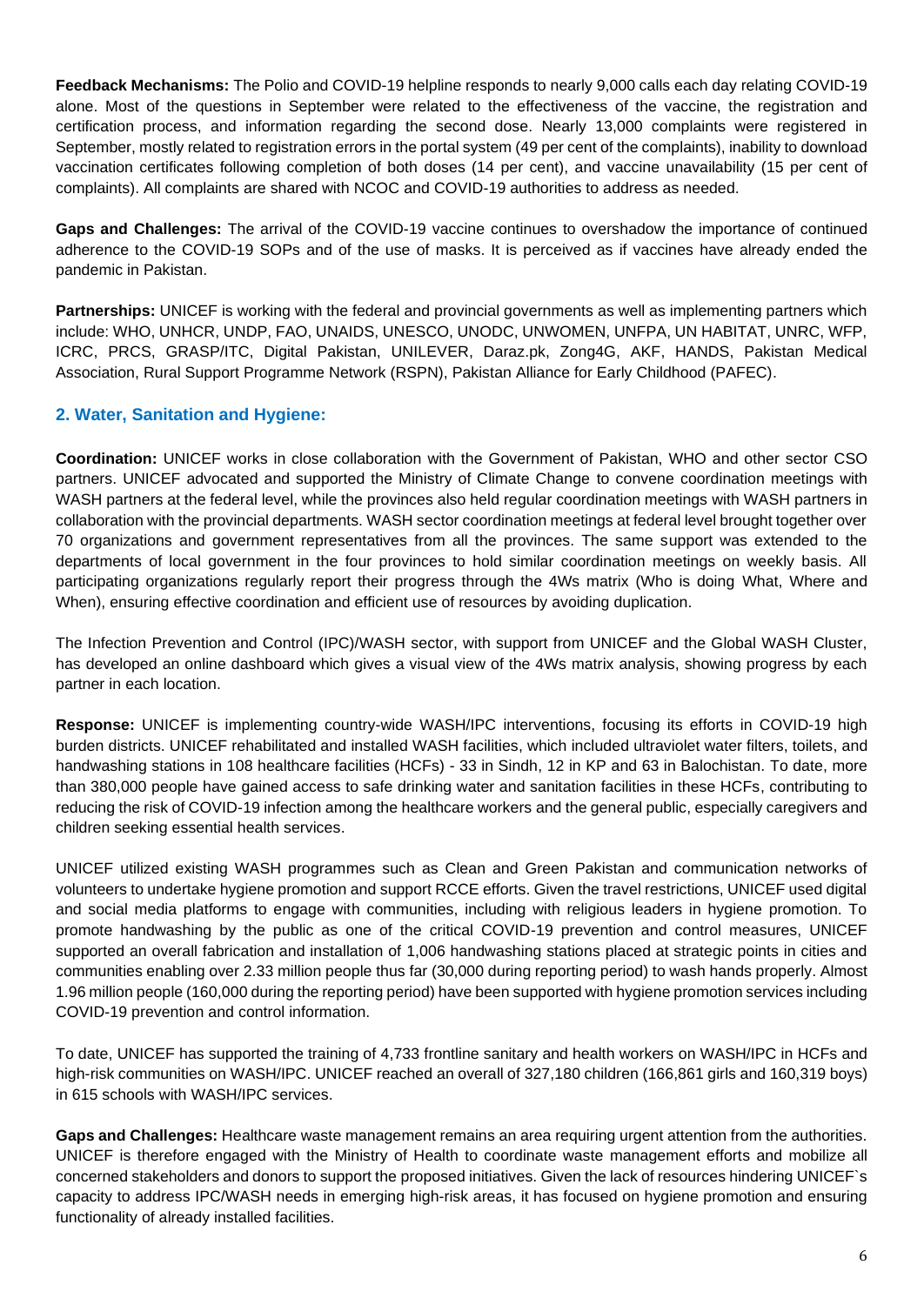**Partnerships:** UNICEF worked with the federal and provincial governments as well as with implementing partners including: AKF, Islamic Relief Pakistan, HANDS, Sarhad Rural Support Programme, Water and Sanitation Agency (WASA) Lahore, Water and Sanitation Services Company (WSSC) Swat, WSSC Abbottabad, The Water and Sanitation Services Peshawar, Peshawar, Balochistan Rural Support Programme, Unilever and Foreign, Commonwealth and Development Office, WHO, UNFPA and UN-Habitat.

### **3. Child Protection:**

**Coordination:** During the reporting period, coordination of the Child Protection Area of Responsibility continued under the joint leadership of the government and UNICEF at national and sub-national levels. In Punjab, for example, Women and Child Protection working group meetings were organized by Provincial Disaster Management Authority (PDMA) during the reporting period to review partners' progress to respond to COVID-19.

**Response:** UNICEF and its partners have trained a total of 10,275 social workforce professionals (6,148 women and 4,127 men) in psychosocial support and stigma prevention in all provinces through packages developed with support of UNICEF, including 996 (538 women and 458 men) during the reporting period in Sindh and KP. A total of 334,149 children, caregivers and other community members (52,037 girls, 51,111 boys, 119,051 women, 111,950 men) received psychosocial support by trained social workforce professionals in Punjab, KP, Sindh, Balochistan, GB and AJK with 8,980 reached within the reporting period (Punjab: 1,923, KP: 1,918, Sindh: 3,144 and Balochistan: 1,995). This includes 883 individuals (134 girls, 33 boys, 407 women and 309 men) who received counselling sessions in all the provinces.

Messages on prevention of stigma and violence against children have reached a total of 12,273,037 including 968,075 people during the reporting period. The total number of children who received child protection services supported by UNICEF in Sindh and Balochistan has reached 3,721 children (1,606 girls and 2,115 boys), including 75 children (34 girls and 41 boys) attended during the reporting period.

**Gaps and Challenges:** Following COVID-19 SOPs for community engagement sessions on stigma, Violence Against Children (VAC) and Gender Based Violence (GBV) continue to be a challenge, influenced by complacency, misconceptions, and overall denial of the existence of the COVID-19 by some segments of the population. UNICEF continues to work closely with stakeholders to increase compliance with SOPs. Reduced presence in government offices, frequent post transfer and competing government priorities are all factors slowing the pace of implementation in some locations.

**Partnerships**: Ministry of Human Rights, Ministry of Planning, Planning Commission, Provincial Social Welfare Departments, Child Protection and Welfare Bureau Punjab, Child Protection and Welfare Commission, Provincial Departments of Health, National and Provincial Disaster Management Authorities (N/PDMA), Civil Society Organisations, UNHCR, UNFPA among others.

### **4. Health:**

**Coordination:** As a frontline partner of Government of Pakistan in COVID-19 response, UNICEF is working closely with MONHSR&C, Provincial and Regional Health Departments, UN partner organizations, Health five partners, Health Development partners, Academia and CSOs since start of the pandemic. UNICEF Health Section is closely working with supply section and MONHSR&C on forecasting, planning, procurement and distribution of COVID-19 supplies including PPEs, cold chain equipment and oxygen equipment. UNICEF is very closely coordinating with National Ministry of Health and provincial health departments on UNICEF procurement services for COVID-19 related supplies to Government of Pakistan.

**Response:** UNICEF is supporting provincial and regional health departments to ensure continuity of essential primary healthcare services including immunization, Ante-Natal Care (ANC), Post-Natal Care (PNC), delivery services, childcare and curative care for adults in 136 targeted health facilities reaching 504,284 people during the reporting period (Balochistan: 8,897; Sindh: 186,577; KP: 2,553; Punjab: 292,693, AJK: 11,000; GB: 2,564) with a total reach of 3.61 million people. Measles immunization reached a total of 9,509 children under one year old (Balochistan: 477; Sindh: 2,051; Punjab: 4,392; KP: 1771 AJK: 407, GB: 411) during the reporting period with a total of 110,595 children vaccinated against measles in the 136 UNICEF supported health facilities to date. UNICEF has provided basic PPEs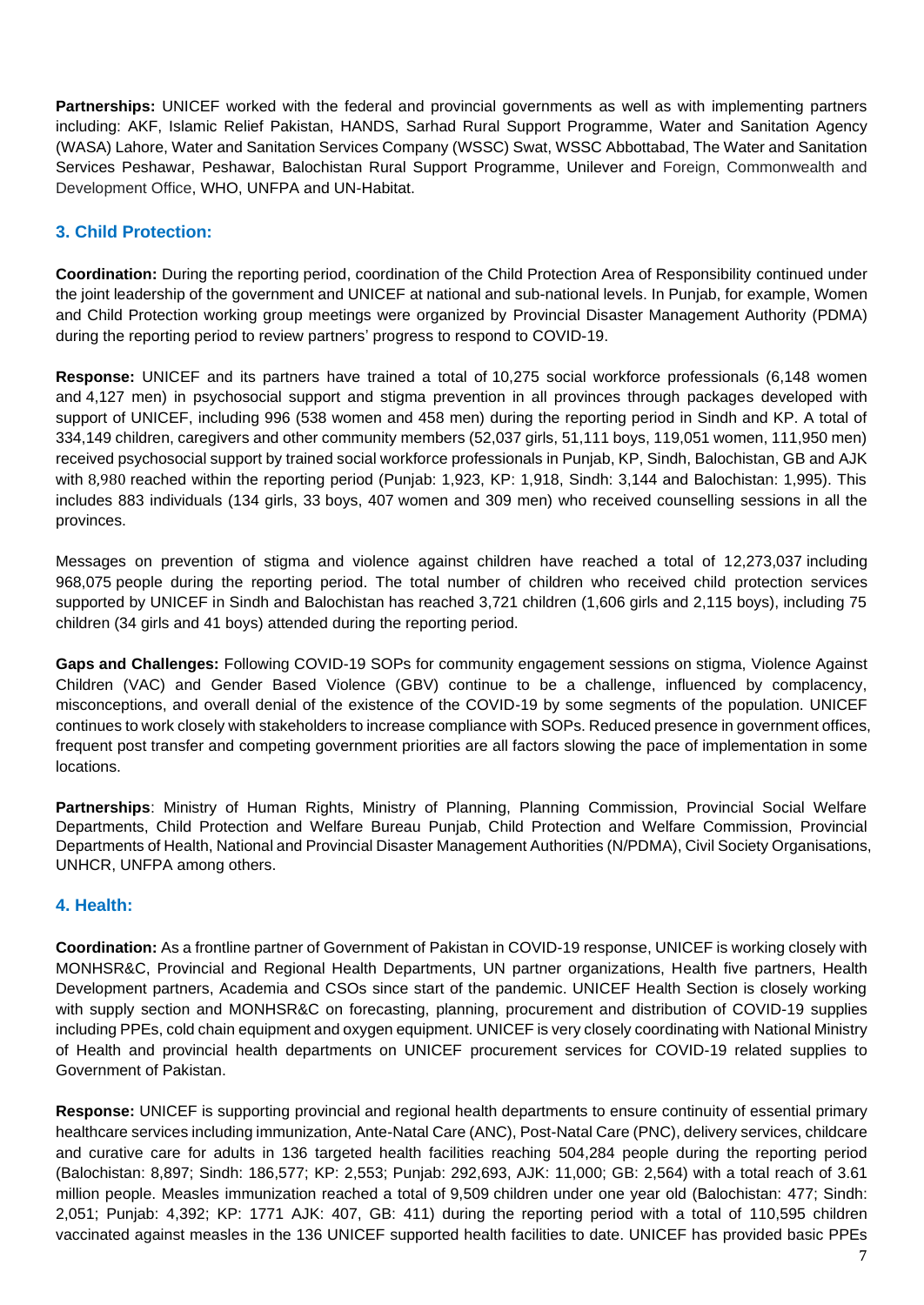(gloves, sanitizers and masks) to 18,475 frontline health workers with 644 during the reporting period (females:302; males: 342).

UNICEF-supported IPC training reached 11,910 frontline health workers in total with 1,905 health workers trained during the reporting period. UNICEF supported the training of 5,293 frontline health workers and community volunteers on COVID-19 and case identification and referral of suspected cases with 1,139 trained during the reporting period (females: 567, males:572). Clinical Management of Children with COVID-19 training was provided to a total of 1,413 paediatricians trained with 13 trained during the reporting period.

Distribution of 1,000 Oxygen Concentrators with accessories to 289 health facilities in all the provinces is completed. In addition, UNICEF distributed 49,462 boxes of face masks to mass vaccination centres around the country.

**Gaps and Challenges:** Despite the ongoing vaccination drive in the country, only 19 per cent of target population is fully vaccinated. Though there is a progress in vaccine uptake since last situation report where fully vaccination coverage increased from 11 per cent to 19 per cent against the target, but with significant geographical and gender discrepancies. Vaccination coverage in some of the geographical areas like Balochistan is very low with only 10 per cent target males and 3 per cent target females partially vaccinated verses 70 per cent of men and 48 per cent of women partially vaccinated in Islamabad Capital Territory. There is no practice of Public Health and Social Measures (PHSM) and lifting of general restriction on markets and opening of schools might have resurgence of new cases, which also need a strong RCCE measure for PHSM compliance.

**Partnerships:** GAVI, MoNHSR&C, Federal and Provincial EPI and provincial and regional health departments and the National EOC on polio. Health Service Academy, Pakistan Pediatric Association, Pakistan Medical Association, Public Health Association, Family Physician Association of Pakistan, Sir Ganga Ram Hospital, SARHAD (a CSO), PHC Global, Aga Khan Foundation and Agha Khan Development Network, in GB and Health Services Academy, Premier Advertisers, for COVID-19 pandemic response.

### **5. Nutrition:**

**Coordination:** Sector coordination continued under the joint leadership of the Government of Pakistan and UNICEF. To coordinate and oversee the nutrition response to the COVID-19 pandemic, a total of four meetings of Nutrition Working Group (NWG) took place during this period, two at National and two at the sub-national level (Balochistan: 1 and Sindh: 1). Inception meeting held with Nutrition networks and MoNHSR&C on the National Nutrition Action plan to discuss the process and national consultation on Nutrition Action Plan is planned in mid-October with all key nutrition stakeholders.

**UNICEF Response:** In the reporting month, a total of 2,951 UNICEF-supported Outpatient Therapeutic Programme (OTP) sites provided nutrition services (Balochistan: 185; KP: 126; Punjab: 1,720; Sindh: 920). Around 269,675 (boys: 131,995 and girls: 137,680) children of 6-59 months of age screened for malnutrition using mid upper arm circumference (MUAC) at nutrition sites (Balochistan: 37,819, KP: 37,664; Punjab: 194,192 and Sindh: data not received). Similarly, a total of 50,026 children with severe acute malnutrition (SAM) (boys: 22,731 and girls: 27,295) have been admitted for treatment. In the reporting month 2,356 (boys: 1,036; girls: 1,320) children newly enrolled for the treatment of SAM in OTP sites (Balochistan: 1,162; KP: 575 and Sindh: 619). A total 494,362 children 6-59 months (boys: 242,499; and girls: 251,863) received Multi-micronutrient supplementation with the change of 25,100 during the reporting period (boys: 12,198 and girls: 12,902) from last report and the provincial breakdown is (Balochistan: 5,646; KP: 19,454 and Sindh: data on MMS not received).

With UNICEF's support, counselling on Infant and Young Child Feeding (IYCF) practices in the COVID-19 context through Lady Health Workers (LHWs) and other community-based networks conducted in the community and reached 36,741 pregnant and lactating women in Sindh province during this period through community engagement efforts.

The second round of Vitamin A Supplementation (VAS) campaign conducted from 20th to 24th September 2021 across Pakistan reached more than 33 million children for VAS.

Global Breastfeeding week: UNICEF supported newly established baby friendly room were inaugurated at Provincial assembly, KP and Khyber Teaching Hospital during the reporting period. Similarly, one baby friendly room was also established in Balochistan to support mothers to continue optimal IYCF practices (breastfeeding and complementary feeding). In Punjab, High level event conducted at Governor House Punjab on 29<sup>th</sup> August 2021. It was chaired by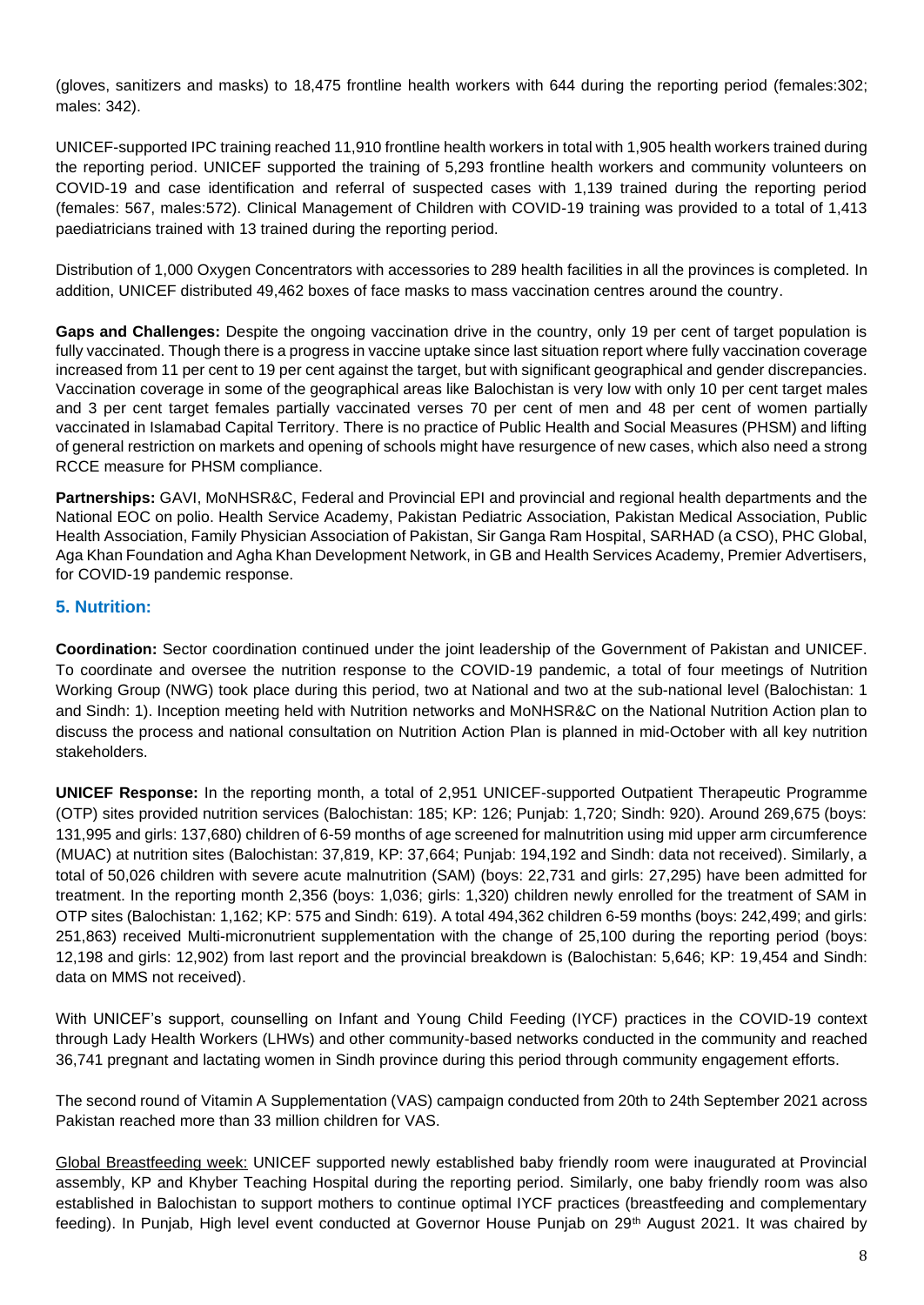Governor Punjab, along with Minister Auqaf and religious affairs with member of Parliaments, academicians, and government department participating in the ceremony in the Governor House.

**Gaps and Challenges:** All the provinces are facing huge stock out of nutrition supplies, which is affecting the continuation of nutrition services in provinces. To address this challenge additional ready to use therapeutic food (RUTF) stock procured worth of 0.8 million from UNICEF internal resources and Emergency Programme Fund (EPF) funds.

**Partnerships:** To respond to COVID-19, UNICEF is working with MONHSR&C, Provincial Health Departments, Ministry of Planning Development and Reform, WFP, WHO, Nutrition Development Partners, CSOs UN, Scaling UP Nutrition (SUN) networks, NDMA, PDMA, Pakistan Paediatrics Association and Pakistan Gynaecologist Association.

### **6. Education:**

**Coordination:** UNICEF continued to support as co-leads of Education in Emergency the response coordination with Federal and Provincial Education ministries/departments and humanitarian organizations, UN agencies and development partners for continuity of learning during school closure and adherence to SOPs for safe re-opening of schools.

The Education Sector Working Group (ESWG) conducted the second round of consultation on Education Cannot Wait (ECW) roll out in Pakistan with the Federal Ministry of Education and Professional Training (FMoE&PT), and the Provincial Education Department in Balochistan and discussed the broader objective of the Multi-Year Resilience Programme (MYRP), key recommendations and next steps.

UNICEF conducted a Disaster Risk Reduction (DRR) Working Group meeting on 17th September to review educational planning related to COVID-19. On 3<sup>rd</sup> September Virtual DRR working group meeting conducted to discuss Continuity of Learning initiatives and emergency preparedness for future emergencies particularly, floods in Punjab.

Schools reopened across Pakistan, 50 per cent attendance is practiced in all districts of Punjab, Sindh, and the high burden districts of KP (Khyber Pakhtunkhwa) to minimize the risk of COVID-19 spread, in Balochistan schools are operating with full attendance.

The percentage of teachers' vaccination increased from 83 to 85 in KP, from 94 to 96 in Sindh and 34 to 39 in Balochistan whereas in Punjab teachers' vaccination stands at 99.5 per cent.

Schools in Punjab and KP have started the registration of 15 to 18 years old children for vaccination, while the Government of Sindh has cancelled its initial plan of vaccination of this age group.

**Response:** UNICEF is working with national and provincial education authorities for safe school operations through roll out of SOPs, guidelines and use of corresponding training manuals/packages. 501 teachers and education officers (262 women) accessed training in safe reopening and operation of schools in September, bringing the total number of teachers/education officers trained on safe reopening /operation reached to 10,142 (3,814 women) across Pakistan. In addition, 576 teachers and education officers (262 women) accessed training on mental health and psychosocial support, taking the total numbers of teachers/officials trained to 21,126 (women: 9,394) across Pakistan.

To support Continuity of Learning (CoL) UNICEF continued sharing communication material. In Punjab, UNICEF continued facilitating the Punjab School Education Department in exploring learning models that include blended learning, low and high tech, to reach out to all children. In Sindh, UNICEF and Education Department initiated the development of students' self-access workbooks with home-based assignments, draft rubric for teachers and students have been developed through the Digital Learning Initiative in Sindh.

To increase adherence to Safe Schools Operations, UNICEF provided communication materials on SOP in schools and teachers vaccination at provincial level. With federal level announcement of vaccination of children of age 15 and above, communication materials (flyer and poster) have been developed and are under review.

To encourage learning activities of students, an additional 28,437 parents have been reached with encouraging messages for enrolment/ attendance of children through SMS and different social media platforms, reaching a total number of parents to 565,156. To promote Mental Health and Psychosocial Support (MHPSS) in schools, UNICEF Child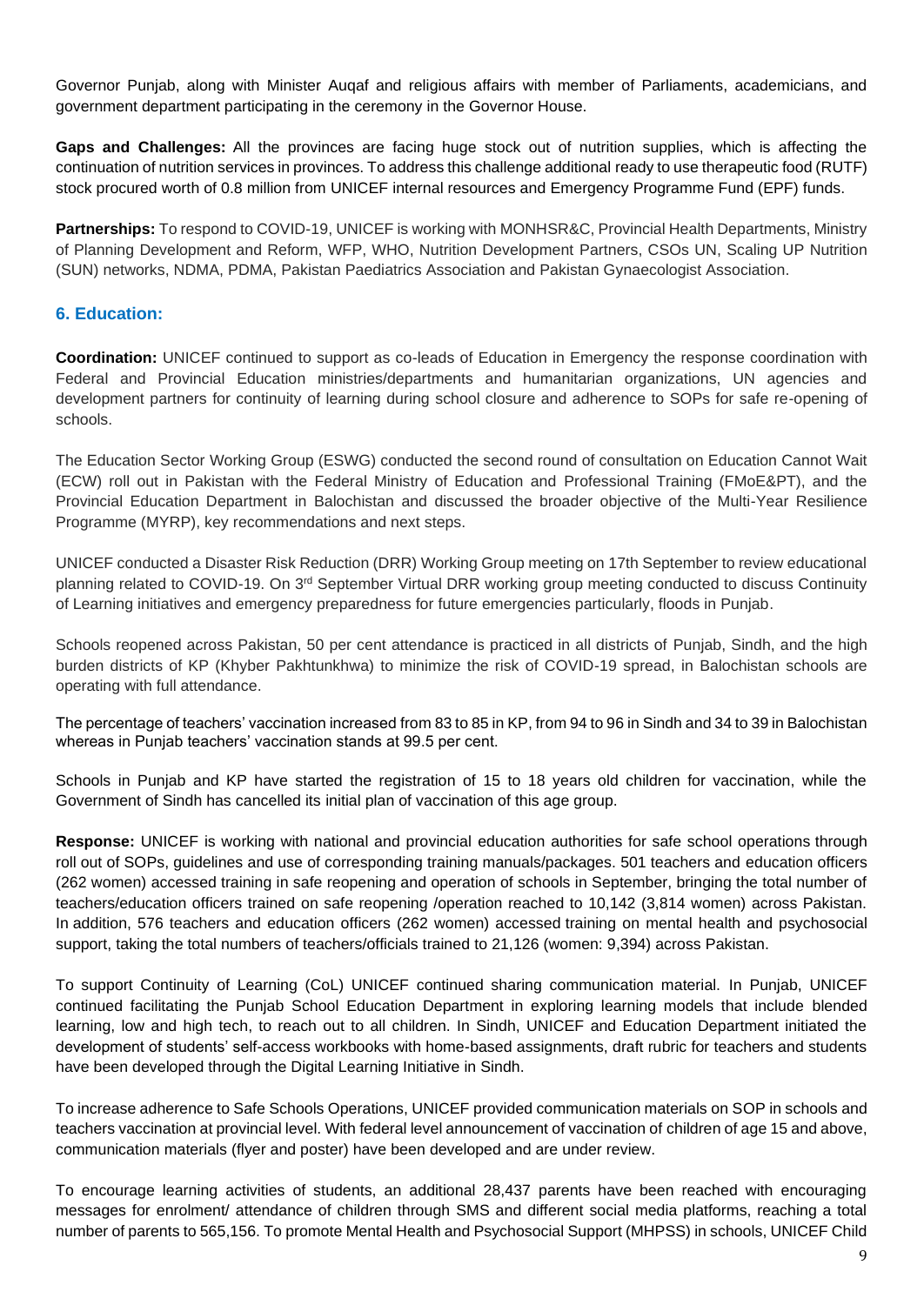Protection and Education sections jointly conducted sessions on MHPSS in public schools of seven districts in Khyber Pakhtunkhwa province (Swat, Abbottabad, Swabi, Kohat, Mardan, Peshawar) reaching 3,550 (1,600 girls) students .

# Supply and Procurement Services

Under the COVAX Facility till 30<sup>th</sup> September 2021, a total of 28.5 million doses of COVID-19 vaccines have been delivered and distributed within Pakistan, along with associated syringes and cold boxes required to support the rollout of the vaccination program. During October more than 10 million additional doses are anticipated to be provided through the COVAX Facility to Pakistan.

Eighteen Ultra Cold Chain equipment mobilised by UNICEF were all delivered to Pakistan on 31st August 2021 and installed at national and districts levels in September. Significantly contributing to the total capacity of the country would reach up to 7.8 million doses of Pfizer at a time. The Government of Pakistan are also procuring an additional 100 UCC through Procurement Service modality, with the aim of having all installed throughout various districts of Pakistan by December 2021.

All supplies procured under the US\$ 15 million World Bank Pandemic Emergency Financing (PEF) Fund allocated to Pakistan have now been distributed as agreed with the Ministry (MONHSRC).

Additionally, 2.4 million surgical masks procured by UNICEF were delivered to UNICEF Warehouse in Karachi and distribution was completed in September to locations as agreed with M/oNHSRC in support of the COVID-19 vaccine rollout in Pakistan.

Delivery of all Laboratory Equipment of the value of US\$ 1.2 million funded by Asian Development Bank (ADB) has now been distributed, after the clearance of fridges and freezers, and already received by 20 laboratories throughout Pakistan.

Under the Supply Financing Facility (SFF) funding, 1,000 oxygen concentrators along with accessories – 50,000 prongs (adult) 15,000 prongs (child) and 500 Pulse Oximeters delivered to Expanded Programme on Immunization in Islamabad. Due to the urgent need, arrangements were made by UNICEF to deliver the supplies up to the health facilities level. A total of 980 OCs with accessories were to health facilities across Pakistan. Distribution will be completed by 30<sup>th</sup> September 2021.

# Humanitarian Leadership, Coordination and Strategy

### **NATIONAL COORDINATION**

The National Security Committee, chaired by the Prime Minister, established a National Coordination Committee (NCC), to formulate and implement a comprehensive strategy to stop COVID-19 transmission and mitigate its consequences. The NCC established the NCOC to synergize and articulate a unified national effort to respond to the COVID-19 pandemic, and to implement NCC's decision. It also designated the NDMA as the leading operational agency. In each province, the Chief Ministers have convened task forces to coordinate the response, with the PDMA as the leading provincial operational agency. Furthermore, the Emergency Operation Centre (EOC) at the National Institute of Health (NIH) has been activated as an Incident Command and Control Hub. A technical working group with three sub committees for RCCE, supply/cold chain and vaccine logistic and surveillance of Adverse Event Following Immunization (AEFI) have been established at Federal EPI. They regularly report on the readiness level to the MoNHSRC.

UNICEF contributed to the development of the National Vaccine Deployment Plan (NVDP), prioritization of eligible populations for vaccination and application for COVAX vaccines exercise, National Immunization Technical Advisory Groups (NITAG) and National Interagency Coordination Committee (NICC).

UNICEF Pakistan's humanitarian interventions are aligned closely with the interagency Humanitarian Response Plan (HRP) 2021. The humanitarian community aims to provide integrated lifesaving services to some 4.3 million most vulnerable people affected by shocks ensuring living conditions, resilience and protection, whereas the overall humanitarian needs amount to 11 million people across the country.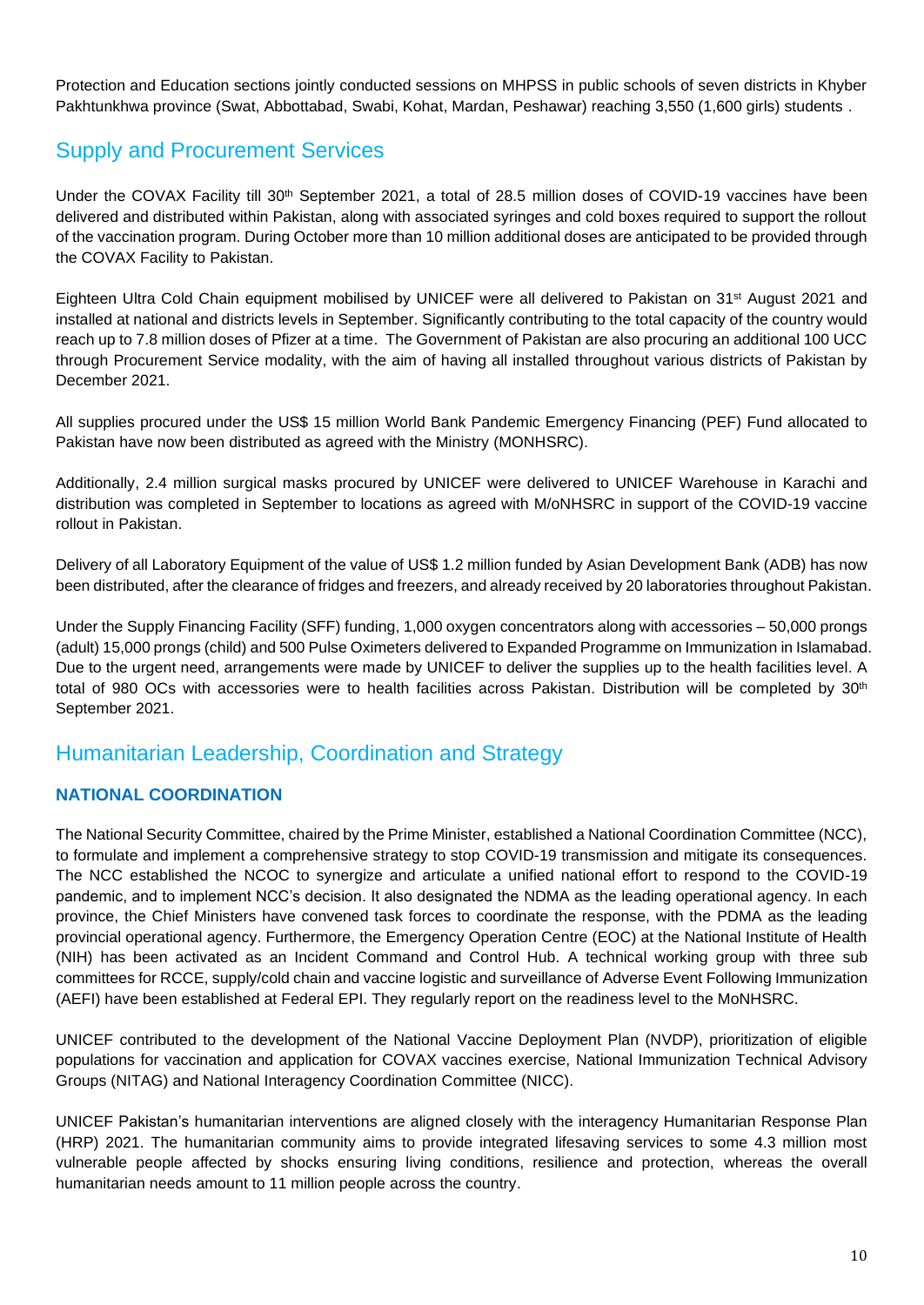#### **UN COORDINATION**

The UN in Pakistan has established a Crisis Management Team (CMT) comprising of: WHO; UNICEF; WFP; UNHCR; UNFPA; IOM; UNOCHA; UNDP; UNAIDS; DSS and the RC which meets every Friday. For COVID-19 vaccine introduction, together with national authorities, WHO, World Bank and donors, UNICEF is part of the country technical working group and sub committees on cold chain/vaccine logistics and RCCE. UNICEF is supporting the planning for cold chain and vaccine need assessment and procurement, as well as RCCE.

#### **UNICEF's Response Strategy**

UNICEF Pakistan is working through a multipronged response strategy which includes: (1) public health response to COVID-19; (2) continuity of essential services; and (3) mitigation of the socio-economic impact of COVID-19. To support breaking the current chain of transmission, the public health response is focused on the high burden cities which are most affected with the highest number of new COVID-19 cases and high case test positivity rates since March 2021 – the 4 th wave of COVID-19 in Pakistan.

#### **Public health response to COVID-19**

- **C4D, Community Engagement and AAP:** to provide timely and accurate information to families and communities and promote behaviour to reduce risk and limit transmission during the second wave of COVID-19 cases. For the third wave response, particular focus will be given to adapt according to the epidemiology and leverage four platforms including 1) Civil society (prioritizing AJK and GB), 2) Religious leaders' engagement and mobilization, 3) Polio Networks mobilizing the community-based volunteers and 4) Youth Groups to be engaged for peer-to-peer awareness.
- **Water sanitation and Hygiene** through (a) Water Sanitation and Hygiene (WASH) support to targeted primary health facilities, quarantine and isolation centres and in the communities and (b) protection of frontline health workers.
- **COVID-19 Vaccine introduction and Deployment:** UNICEF as a member of technical working group is providing support for preparation of COVID-19 vaccine, procurement and deployment including risk communication and awareness raising as well as support for cold chain. UNICEF is also part of the COVAX consortium comprised of GAVI, WHO, CEPI and UNICEF that is supporting Pakistan in the scale up of the COVID-19 vaccination.
- **Procurement services** in support of the Government to ensure timely sourcing and availability of quality essential medical supplies and personal protective equipment (PPE).
- **Child protection,** to ensure children and families of cases and contacts affected by COVID-19 are provided with appropriate care and psychosocial support, and for stigma prevention.

#### **Continuity of essential services**

- **Education** to ensure teachers, parents and students are informed about COVID-19, continuity of learning and facilitate safe reopening of schools and learning education institutions.
- **Health** for managing mild cases and referral of severe cases with the aim to strengthen primary healthcare (PHC) system and ensure continuity of life saving basic health services like MNCH and immunization.
- **Nutrition** with the aim to ensure access to promotional, preventive and curative nutrition services to people affected by and people at risk of Coronavirus infection, with a focus on nutrition vulnerable groups. **Nutrition Emergency:** Similar approach is to be adopted to ensure nutrition services in selected high burden malnutrition districts. It is also important to note that UNICEF in partnership with the government will functionalize nutrition facilities across country by making them safe through provision of PPEs and thus will leverage recourses of Government and secure same services for children with malnutrition.

#### **Mitigation of the impact of COVID-19**

• **Advocacy** through (a) parliamentary engagement on child sensitive budgeting, (b) national and provincial advocacy, including joint advocacy with other un agencies and partners, in support of the COVID-19 socio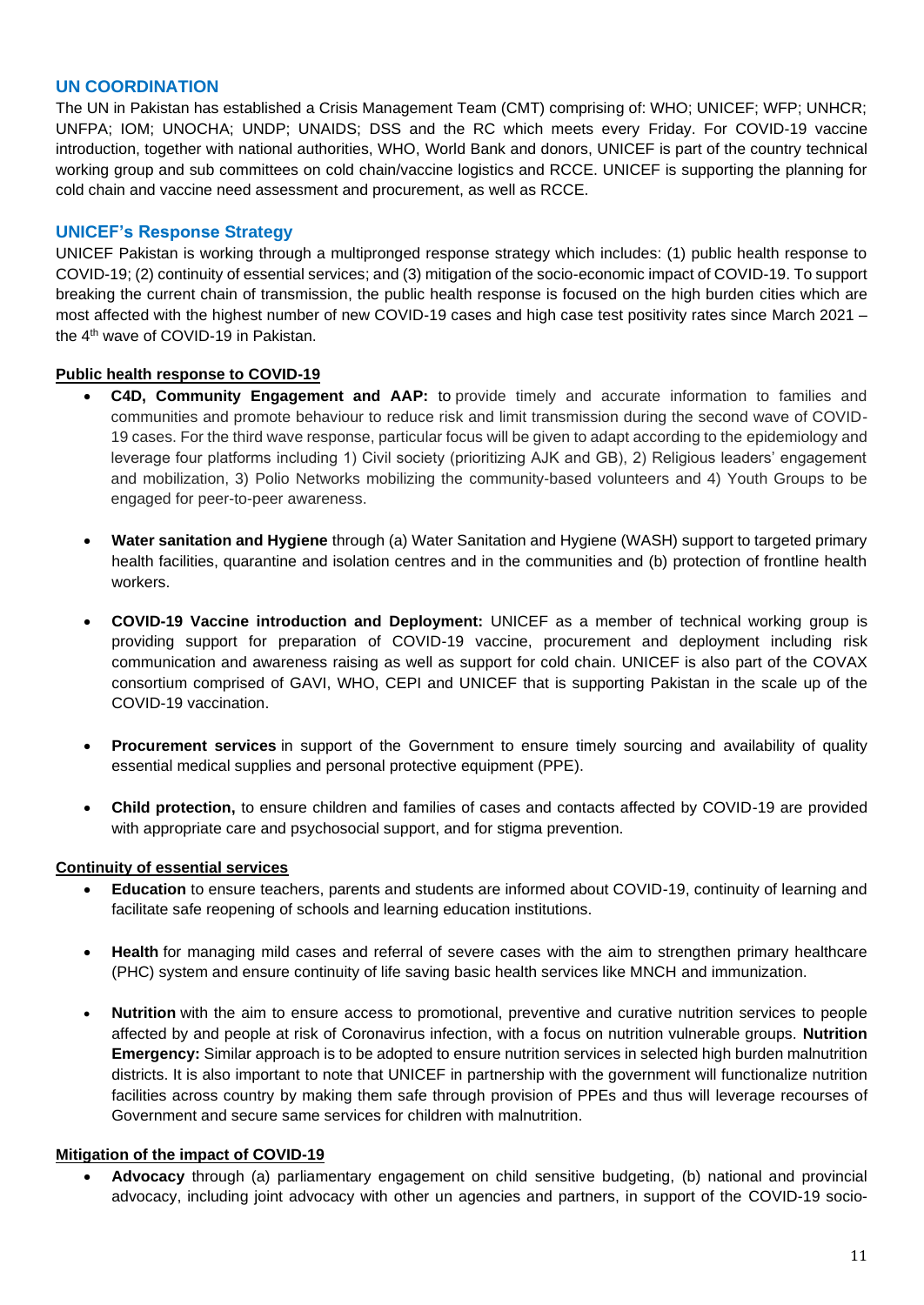economic impact framework and plan, and (c) implementation of the UNICEF Pakistan advocacy plan 'response and recover' to COVID-19.

- **Evidence generation** on (a) multi-dimensional child poverty analysis to influence policy action and allocations, (b) development of nutrition sentinel surveillance system to provide routine information on nutrition and inform policy and programme action and (c) VAC study to identify and respond to violence against children due to the COVID-19 response.
- **Systems development**: (a) continuing engagement in the finalization of the universal health benefit package and tools that are covid-19 sensitive, (b) education sector analysis and planning, (c) provision of alternative care for children without parental / family care and (d) positioning of Civil Registration and Vital Statistics (CRVS) in the context of COVID-19.
- **Social protection:** technical / advisory support (studies) to the emergency cash transfer scheme on children to inform medium term policy action on child-sensitive social protection programme in Pakistan.

## Human Interest Stories and External Media

In September 2021, UNICEF continued to promote vaccination against COVID-19 and adherence to public safety measures through media and social media. As part of its campaign to encourage women to vaccinate against COVID-19 and reduce the gender gap, UNICEF produced a video with a famous actress. A video with a 15-year-old boy was also produced to highlight the opening of the vaccination campaign to adolescent girls and boys from age 15 years.

Under the global 'Reopen Schools' campaign, UNICEF published content emphasizing the importance of reopening school and of mitigating the impact of 18 months of intermittent COVID-19 lockdowns on children's learning, including through remedial learning. UNICEF released videos featuring a 15-year-old girl in Punjab, a 15-year-old boy and a school principal in Khyber Pakhtunkhwa's Swat. UNICEF also published a video featuring a 16-year-old boy as part of its Pak Youth Diaries series on mental health. Two stories on UNICEF's support to education were published, one on the UNICEF-supported Alternative Learning programme funded by Japan's JICA in Balochistan, and one on how school monitoring systems help support quality education in Sindh as part of the EU-funded STA DEEP programme with UNICEF technical support.

#### **LINKS**

**1- COVID\_19** Video with actress Aymen Saleem: [Link](http://www.facebook.com/watch/?v=171557855120075) Video with 15-year-old boy: www.facebook.com/unicefpakistan/videos/183042687260942

#### **2- #Reopen Schools campaign:**

15-year-old girl in Punjab: [Link](https://www.facebook.com/unicefpakistan/videos/567350384316266) 11-year-old boy in Swat, KP: [Link](https://unicef.sharepoint.com/teams/PAK-Collab/Cross%20Cutting/COVID-19/Weekly-fortnightly%20Sitreps/www.facebook.com/unicefpakistan/videos/594428181911864) School Principal in Swat, KP: [Link](https://unicef.sharepoint.com/teams/PAK-Collab/Cross%20Cutting/COVID-19/Weekly-fortnightly%20Sitreps/www.facebook.com/unicefpakistan/videos/397480585219355)

#### **3- Stories on education** [Link](https://www.unicef.org/pakistan/stories/how-shahnaz-became-mohammed-saleem-so-she-could-study?fbclid=IwAR3fxwFDawQry1d2Np_xgiSMl-lNoEUVGowQvT7lC08PEPOsD1qmuojFQG8), [Link](http://www.unicef.org/pakistan/stories/mobile-app-helps-reduce-school-dropout-pakistans-sindh-province?fbclid=IwAR2T35qJ431U7RZAzNJ-5M1IQyVFGXTCkWEJAeUKtvvG_9Sgc3g1E_7sil0)

**3- Mental Health:** Video featuring 16-year-old boy: [Link](http://www.facebook.com/unicefpakistan/videos/1903811143124409)

## Next SitRep: 1 November 2021

Who to contact for further information: Ms. Aida Girma Country Representative Pakistan Tel: +92 300 854 4275 Email: [agirma@unicef.org](mailto:agirma@unicef.org)

Mr. Innousa Kabore Deputy Representative Pakistan Tel: +92 345 500 6578 Email: *ikabore@unicef.org* 

Dr. Hari Krishna Banskota Chief of Health Pakistan Tel: +92 301 856 4602 Email[:hbanskota@unicef.org](mailto:hbanskota@unicef.org)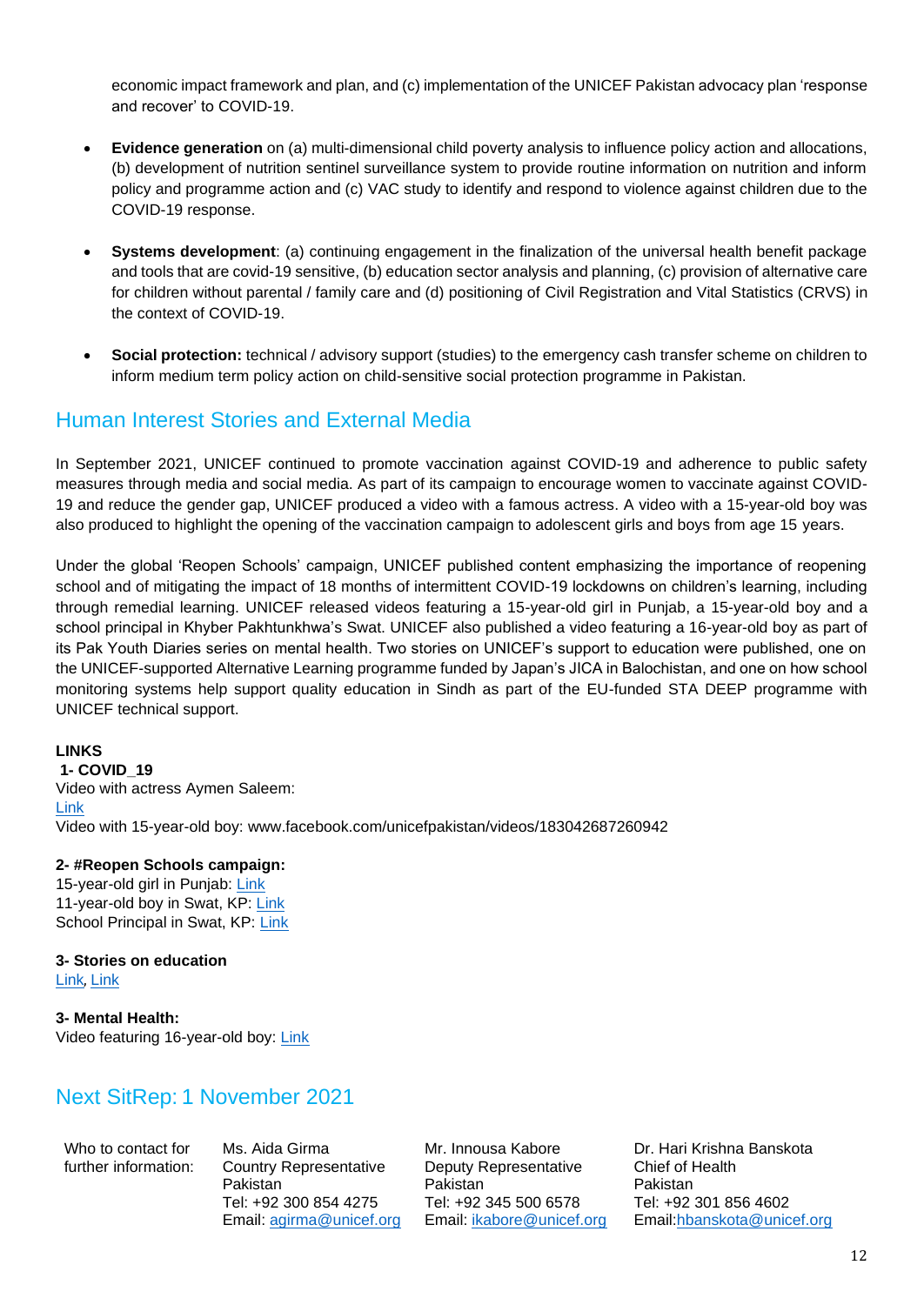# Annex A Summary of 2021 Programme Results

|                                                                                                                              | <b>UNICEF and Operational partners</b> |               |                |                                                                       | <b>Task Force /Sector</b> |                                                                                                  |                                               |
|------------------------------------------------------------------------------------------------------------------------------|----------------------------------------|---------------|----------------|-----------------------------------------------------------------------|---------------------------|--------------------------------------------------------------------------------------------------|-----------------------------------------------|
| <b>Sector</b>                                                                                                                | Target*                                | <b>Gender</b> | <b>Results</b> | Change<br>since<br>last<br>report $\blacktriangle \blacktriangledown$ | <b>Target</b>             | <b>Results</b>                                                                                   | <b>Change since</b><br>last report <b>A</b> ▼ |
| C4D, Community Engagement and Accountability to Affected People                                                              |                                        |               |                |                                                                       |                           |                                                                                                  |                                               |
| People engaged through social<br>media                                                                                       | 550,000                                | Total         | 435,491        | 394,012▲                                                              |                           |                                                                                                  |                                               |
| People reached (through national<br>Media channels) with messages (on<br>COVID-19 prevention and) on<br>access to services   | 75,000,000                             | Total         | 58,714,933     | 4,100,000 ▲                                                           |                           |                                                                                                  |                                               |
| At-risk populations reached through<br>community engagement activities.                                                      | 7,000,000                              | Total         | 13,917,258     | 253,693▲                                                              |                           |                                                                                                  |                                               |
| Callers through the national<br>Helpline who shared relevant<br>concerns, received clarifications,<br>and provided feedback. | 3,000,000                              | Total         | 2,643,934      | 528,000 ▲                                                             |                           |                                                                                                  |                                               |
| <b>Water Sanitation and Hygiene</b>                                                                                          |                                        |               |                |                                                                       |                           |                                                                                                  |                                               |
| People at high risk of COVID-19                                                                                              |                                        | Males         | 958,733        | 95,488 ▲                                                              |                           | 958,733                                                                                          | 95,488▲                                       |
| supported with hygiene promotion                                                                                             | 2,706,253                              | Female        | 997,864        | 99,385▲                                                               | <b>TBD</b>                | 997,864                                                                                          | 99,385▲                                       |
| activities.                                                                                                                  |                                        | <b>Total</b>  | 1,956,597      | 194,873▲                                                              |                           | 1,956,597                                                                                        | 194,873▲                                      |
| Children accessing appropriate                                                                                               |                                        | <b>Boys</b>   | 160,318        | 16,367 ▲                                                              | <b>TBD</b>                | 160,318                                                                                          | 16,367▲                                       |
| water, sanitation and hygiene<br>facilities and hygiene services in                                                          | 242,500                                | Girls         | 166,861        | 28,556 ▲                                                              |                           | 166,861                                                                                          | 28,556▲                                       |
| learning facilities and safe spaces.                                                                                         |                                        | <b>Total</b>  | 327,180        | 44,924 ▲                                                              |                           | 327,180                                                                                          | 44,924 ▲                                      |
| Health facilities provided with<br>essential WASH services.                                                                  | 430                                    | <b>Total</b>  | 108            | $10\blacktriangle$                                                    | <b>TBD</b>                | 108                                                                                              | $10\blacktriangle$                            |
| Community sites with handwashing<br>facilities in the affected areas.                                                        | 1,658                                  | <b>Total</b>  | 1,006          | $8\blacktriangle$                                                     | <b>TBD</b>                | 1,006                                                                                            | $8\blacktriangle$                             |
| <b>Child Protection, GBViE and PSEA</b>                                                                                      |                                        |               |                |                                                                       |                           |                                                                                                  |                                               |
|                                                                                                                              |                                        | <b>Males</b>  | 111,950        | 3,802 $\triangle$                                                     |                           | 111,950                                                                                          | 3,802 $\triangle$                             |
| Children and caregivers accessing                                                                                            |                                        | Female        | 119,051        | 4,597 ▲                                                               |                           | 119,051                                                                                          | 4,597 ▲                                       |
| mental health and psychosocial                                                                                               | 445,333                                | <b>Boys</b>   | 51,111         | 659▲                                                                  | 621,107                   | 51,111<br>52,037<br>334,149<br>12,273,037<br>2,115<br>1,606<br>3,721<br>4,127<br>6,148<br>10,275 | 659▲                                          |
| support.                                                                                                                     |                                        | Girls         | 52,037         | $805\triangle$                                                        |                           |                                                                                                  | 805▲                                          |
|                                                                                                                              |                                        | <b>Total</b>  | 334,149        | $9,863 \triangle$                                                     |                           |                                                                                                  | $9,863 \triangle$                             |
| People reached with prevention<br>messages on stigma and violence<br>against children, including gender-<br>based violence.  | 18,025,391                             | <b>Total</b>  | 12,273,037     | 968,075▲                                                              | 19,563,421                |                                                                                                  | 968,075▲                                      |
| Children and adolescents who                                                                                                 |                                        | <b>Boys</b>   | 2,115          | $41 \triangle$                                                        |                           |                                                                                                  | $41 \triangle$                                |
| received child protection services,<br>including gender-based violence                                                       | 5,500                                  | Girls         | 1,606          | $34 \triangle$                                                        | 49,443                    |                                                                                                  | $34 \triangle$                                |
| services.                                                                                                                    |                                        | <b>Total</b>  | 3,721          | 75▲                                                                   |                           |                                                                                                  | 75A                                           |
| Number of social and care workers<br>trained on psychosocial support and                                                     |                                        | <b>Males</b>  | 4,127          | 458▲                                                                  | 17,057                    |                                                                                                  | 458▲                                          |
| stigma reduction.                                                                                                            | 10,234                                 | Female        | 6,148          | 538▲                                                                  |                           |                                                                                                  | 538▲                                          |
|                                                                                                                              |                                        | Total         | 10,275         | 996▲                                                                  |                           |                                                                                                  | 996▲                                          |
| <b>Education</b>                                                                                                             |                                        |               |                |                                                                       |                           |                                                                                                  |                                               |
|                                                                                                                              | 533,451                                | <b>Boys</b>   | 38,393         | $\overline{0}$                                                        | 1,040,803                 | 51,893                                                                                           | $\mathbf 0$                                   |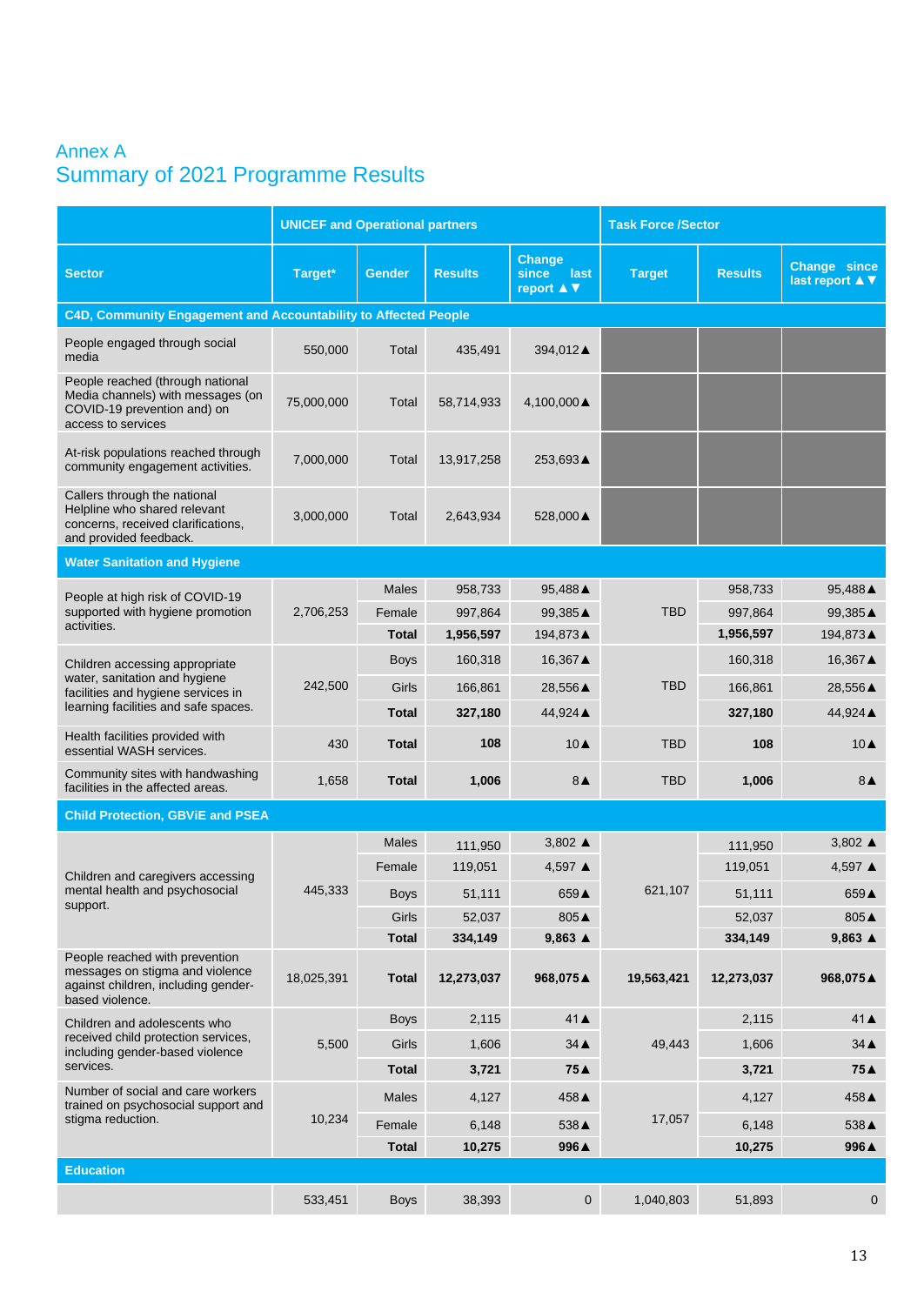| Children accessing safe formal and                                                                               |             | Girls        | 40,738    | $\mathbf 0$       |           | 54,238    | $\mathbf 0$     |
|------------------------------------------------------------------------------------------------------------------|-------------|--------------|-----------|-------------------|-----------|-----------|-----------------|
| non-formal education, including<br>ECE.                                                                          |             | Total        | 79,131    | 0                 |           | 106,131   | $\mathbf{0}$    |
| Schools (formal and non-formal)<br>implementing safe school protocols<br>(infection prevention and control).     | 5,335       | <b>Total</b> | 1,181     | 0                 | 9,736     | 1,217     | $\bf{0}$        |
|                                                                                                                  |             | <b>Males</b> | 11,564    | 317▲              |           | 11,564    | 317▲            |
| Teachers / education officials trained<br>on MHPSS (Mental Health and<br><b>Psychosocial Support)</b>            | 10,675      | Female       | 9,562     | 262▲              | 16,687    | 9,562     | $262 \triangle$ |
|                                                                                                                  |             | <b>Total</b> | 21,126    | 579▲              |           | 21,126    | 579▲            |
|                                                                                                                  |             | <b>Males</b> | 6,328     | 239▲              |           | 6,328     | 239▲            |
| Teachers / education officials trained<br>on safe reopening/operation of                                         | 10,675      | Female       | 3,814     | 262▲              | 16,687    | 3,814     | 262▲            |
| schools                                                                                                          |             | <b>Total</b> | 10,142    | 501▲              |           | 10,142    | 501A            |
| Parents reached with messages<br>encouraging learning activities<br>(through SMS and different social<br>media). | 1,067,541   | <b>Total</b> | 565,156   | 28,437 ▲          | 2,133,804 | 565,156   | 28,437 ▲        |
| <b>Health</b>                                                                                                    |             |              |           |                   |           |           |                 |
|                                                                                                                  |             | <b>Males</b> |           | 198,874 ▲         |           |           |                 |
| Number of people benefitting from                                                                                |             | Females      |           | 263,706▲          |           |           |                 |
| continuity of primary healthcare<br>services at UNICEF supported                                                 | 3,511,636   | <b>Boys</b>  |           | 16,589 ▲          |           |           |                 |
| health facilities                                                                                                |             | Girls        |           | 25,115▲           |           |           |                 |
|                                                                                                                  |             | <b>Total</b> | 3,616,491 | 504,284 ▲         |           |           |                 |
|                                                                                                                  | 247,242     | <b>Boys</b>  |           | 4,513▲            |           |           |                 |
| Number of children < 1<br>vaccinated against Measles                                                             |             | Girls        |           | 4,996▲            |           |           |                 |
|                                                                                                                  |             | <b>Total</b> | 110,595   | $9,509 \triangle$ |           |           |                 |
| Number of frontline health workers                                                                               |             | <b>Males</b> |           | 342▲              |           |           |                 |
| reached with basic PPEs (masks,<br>gloves and hand sanitizers)                                                   | 150,000     | Females      |           | 302▲              |           |           |                 |
|                                                                                                                  |             | <b>Total</b> | 18,475    | 644 ▲             |           |           |                 |
| Health care facility staff and                                                                                   |             | <b>Males</b> |           | 518▲              |           |           |                 |
| community health workers trained<br>on infection prevention and control                                          | 20,000      | Females      |           | $1,387 \triangle$ |           |           |                 |
|                                                                                                                  |             | <b>Total</b> | 11,910    | 1,905▲            |           |           |                 |
| Number of frontline health workers                                                                               |             | <b>Males</b> |           | 572▲              |           |           |                 |
| and community volunteers oriented<br>on COVID-19 and referral of                                                 | 50,000      | Females      |           | 567▲              |           |           |                 |
| suspected cases                                                                                                  |             | <b>Total</b> | 5,293     | 1,139▲            |           |           |                 |
| Number of Paediatricians & Family                                                                                |             | Males        |           | 5A                |           |           |                 |
| Physicians Trained on Clinical<br>Management of Children with                                                    | 2,000       | Females      |           | $8\blacktriangle$ |           |           |                 |
| <b>COVID</b>                                                                                                     |             | <b>Total</b> | 1,413     | 13▲               |           |           |                 |
| <b>Nutrition</b>                                                                                                 |             |              |           |                   |           |           |                 |
| Children aged 6 to 59 months with                                                                                |             | <b>Boys</b>  | 22,731    | 1,036▲            |           | 66,159    | 18,130▲         |
| severe acute malnutrition admitted<br>for treatment                                                              | 102,413**   | Girls        | 27,295    | 1,320 ▲           | 167,857   | 81,973    | 20,719▲         |
|                                                                                                                  |             | <b>Total</b> | 50,026    | 2,356 ▲           |           | 148,132   | 38,849 ▲        |
| Primary caregivers of children aged<br>0 to 23 months receiving infant and<br>young child feeding counselling    | 1,607,460** | <b>Total</b> | 697,449   | 59,011 ▲          | 1,904,864 | 1,534,691 | 747,306 ▲       |
| Children aged 6 to 59 months                                                                                     |             | <b>Boys</b>  | 242,499   | 12,198▲           |           | 360,217   | 58,327 ▲        |
| receiving multiple micronutrient                                                                                 | 813,940     | Girls        | 251,863   | 12,902▲           | 813,940   | 359,957   | 53,397 ▲        |
| powders                                                                                                          |             | <b>Total</b> | 494,362   | 25,100 ▲          |           | 720,174   | 111,724 ▲       |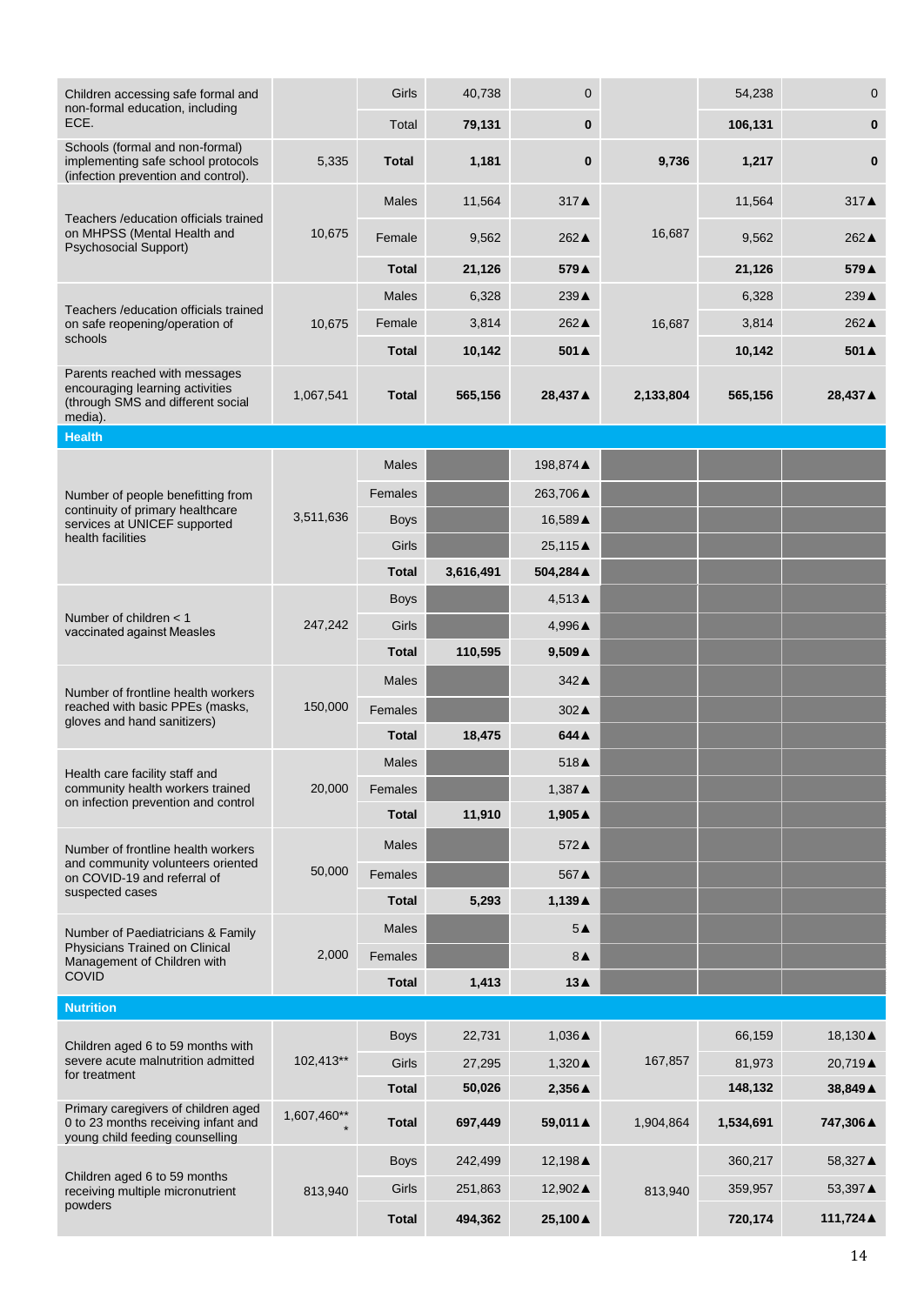| <b>Cumulative Response COVID-19</b>                                                                                           |             |                       |                   |                       |            |                   |  |  |
|-------------------------------------------------------------------------------------------------------------------------------|-------------|-----------------------|-------------------|-----------------------|------------|-------------------|--|--|
|                                                                                                                               |             | <b>UNICEF Results</b> |                   | <b>Sector Results</b> |            |                   |  |  |
| <b>Sector</b>                                                                                                                 | 2020        | 2021                  | <b>Cumulative</b> | 2020                  | 2021       | <b>Cumulative</b> |  |  |
| <b>Risk Communication and Community Engagement (C4D)</b>                                                                      |             |                       |                   |                       |            |                   |  |  |
| People engaged through Social<br>Media                                                                                        | 41,895      | 435,491               | 435,491           |                       |            |                   |  |  |
| People reached (through national<br>Media channels) with messages<br>(on COVID-19 prevention and)<br>access to services       | 83,000,000  | 58,714,933            | 141,714,933       |                       |            |                   |  |  |
| At-risk populations reached<br>through community engagement<br>activities.                                                    | 37,102,079  | 13,917,258            | 51,019,337        |                       |            |                   |  |  |
| # of callers through the national<br>Helpline shared relevant concerns,<br>received clarifications, and<br>provided feedback. | 5,428,871   | 2,643,934             | 8,072,805         |                       |            |                   |  |  |
| <b>Infection Prevention and Control (WASH)</b>                                                                                |             |                       |                   |                       |            |                   |  |  |
| People at high risk of COVID-19<br>supported with hygiene promotion<br>activities and facilities                              | 10,247,624  | 1,956,597             | 12,204,221        | 28,330,000            | 194,873    | 28,524,873        |  |  |
| Children accessing appropriate<br>WASH facilities and hygiene<br>services in learning facilities and<br>safe spaces.          | 701         | 327,180.00            | 279,967           | 1,477                 | 44,924.00  | 46,401            |  |  |
| # of community sites with<br>handwashing facilities in the<br>affected areas                                                  | 2,138       | 108                   | 2,246             | 3,767                 | 10         | 3,777             |  |  |
| # of schools in targeted high-risk<br>areas supported with IPC<br>measures and improved water and<br>sanitation               | 1,352       | 1,006                 | 2,358             | 1,750                 | 8          | 1,758             |  |  |
| <b>Psychosocial Support and Child Protection</b>                                                                              |             |                       |                   |                       |            |                   |  |  |
| Children and caregivers accessing<br>mental health and psychosocial<br>support                                                | 216,144     | 334,149               | 550,293           | 219,007               | 12,273,037 | 12,492,044        |  |  |
| People reached with prevention<br>messages on stigma and violence<br>against children, including gender-<br>based violence    | 57,532,480  | 12,273,037            | 69,805,517        | 63,863,751            | 12,273,037 | 76,136,788        |  |  |
| Children and adolescents received<br>child protection services, including<br>gender-based violence services                   | 1,176       | 3,721                 | 4,897             | 1,176                 | 3,721      | 4,897             |  |  |
| Social and care workers trained on<br>psychosocial support and stigma<br>reduction                                            | 8,290       | 10,275                | 18,565            | 8,388                 | 10,275     | 18,663            |  |  |
| <b>Education</b>                                                                                                              |             |                       |                   |                       |            |                   |  |  |
| Children accessing safe formal<br>and non-formal education,<br>including ECE.                                                 | 79,131      | 79,131                | 158,262           | 8,814,507             | 106,131    | 8,920,638         |  |  |
| Schools (formal and non-formal)<br>implementing safe school<br>protocols (IPC).                                               | $\mathbf 0$ | 1,181                 | 1,181             | 0                     | 1,217      | 1,217             |  |  |
| Teachers / education officials<br>trained on MHPSS                                                                            | 28,258      | 21,126                | 49,384            | 538,494               | 21,126     | 559,620           |  |  |
| Teachers / education officials<br>trained on safe reporting/ operation<br>of schools                                          | 3,035       | 10,142                | 13,177            | 3,035                 | 10,142     | 13,177            |  |  |
| Parents reached with messages<br>encouraging learning activities<br>(through SMS and social media).                           | 278,857     | 565,156               | 844,013           | 354,864               | 565,156    | 920,020           |  |  |
| <b>Building Resilient Health Systems</b>                                                                                      |             |                       |                   |                       |            |                   |  |  |